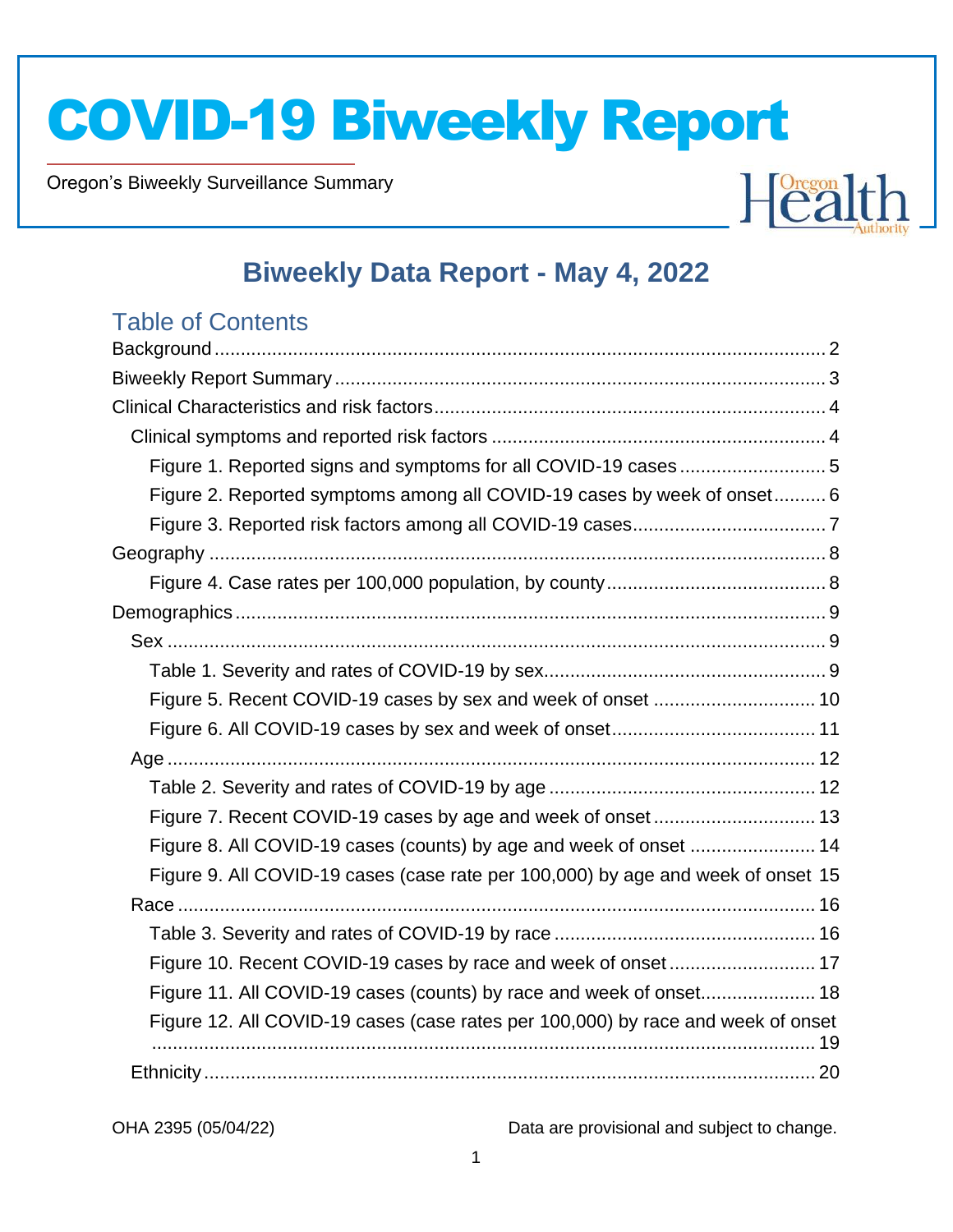Oregon's Biweekly Surveillance Summary

Novel Coronavirus (COVID-19)



| Figure 14. All COVID-19 cases (counts) by ethnicity and week of onset  22            |      |
|--------------------------------------------------------------------------------------|------|
| Figure 15. All COVID-19 cases (case rates per 100,000) by ethnicity and week of      |      |
|                                                                                      |      |
| Table 5. Ratio of age-adjusted rates for cases, hospitalizations, and deaths by race | . 24 |
| Table 6. Ratio of age-adjusted rates for cases, hospitalizations, and deaths by      | .25  |
|                                                                                      |      |
|                                                                                      |      |
|                                                                                      |      |
|                                                                                      |      |

### **Background**

COVID-19 Biweekly Report data will be finalized every other Sunday at 11 p.m. PST, and the report will be published every other week on Wednesday. Please note that the data reported here are continually being updated. For daily up-to-date information, visit the OHA COVID-19 web page: https://govstatus.egov.com/OR-OHA-COVID-19.

As of 11 p.m. Sunday, May 1, there have been 723,334 cases of COVID-19 reported to the Oregon Health Authority. Of these, 26,123 (3.6%) are "presumptive" cases. This includes people with COVID-19-like symptoms and close contact with a confirmed case, but who did not have a confirmatory laboratory test, and people that self-report at-home tests to public health. Though not confirmed, presumptive cases are highly likely to have COVID-19, given their specific symptoms and known exposure or at-home positive test. If a case later tests positive at a lab, that case will be recategorized as confirmed. If a case tests positive at home, the case will remain presumptive.

These data represent a snapshot of COVID-19 risk factors and clinical and demographic characteristics of cases, and they include data on cases with pending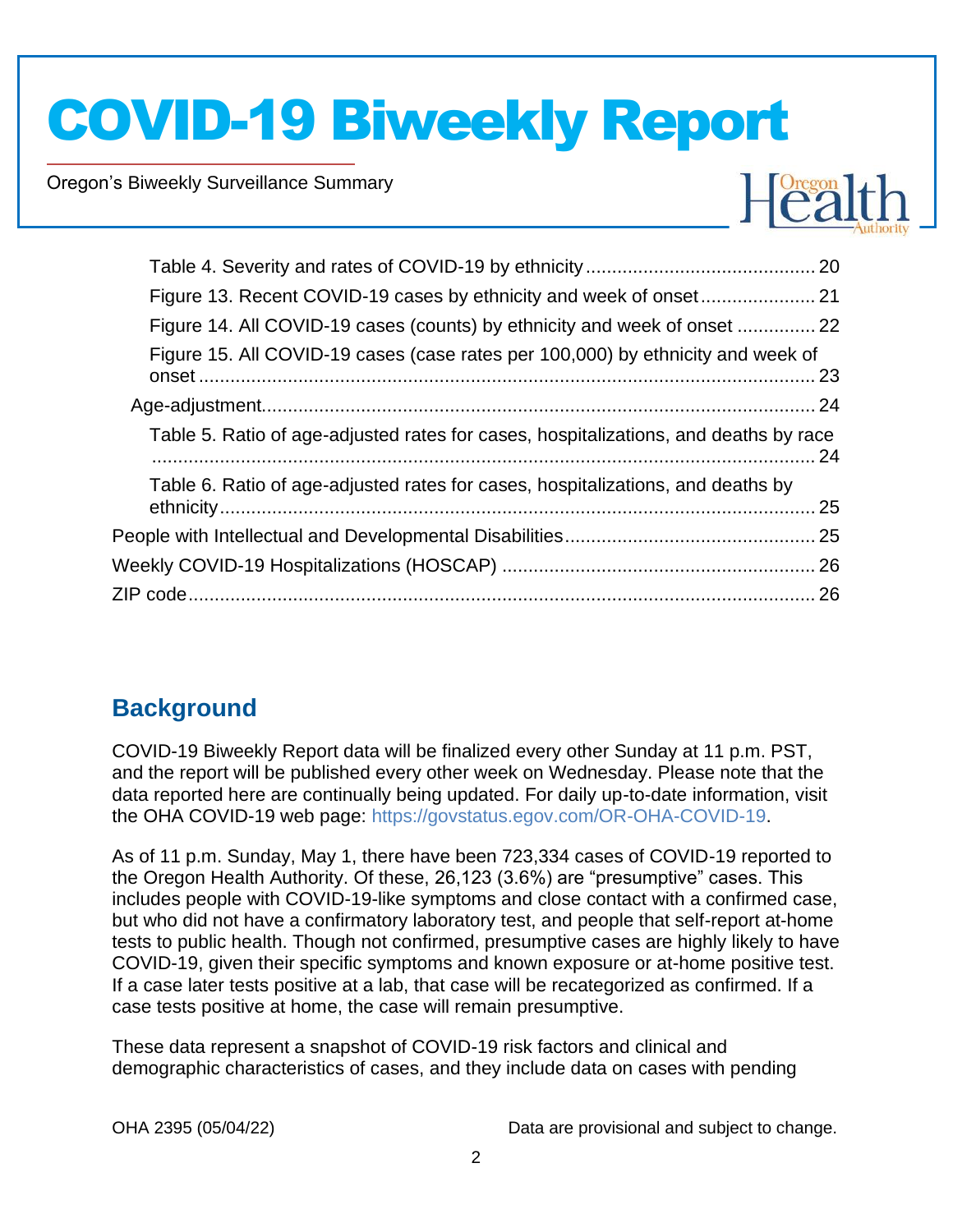Oregon's Biweekly Surveillance Summary

Novel Coronavirus (COVID-19)



investigations. Not all cases have been interviewed at the time of this report. It is important to note that as of 1/11/2022, case investigation and contact tracing operations have been modified to prioritize outbreaks in high-consequence settings, such as healthcare, congregate care (e.g., nursing homes), corrections and settings related to our food chain. Public health is no longer calling all cases to attempt interview to assess symptoms and risks. The data shown in this report come from Oregon's electronic disease surveillance system for reportable diseases.

During the weeks of April 17-April 30<sup>1</sup>, 173,792 tests for COVID-19 were performed on Oregonians; of these, 7.7% had a positive result.<sup>2</sup> This figure represents a "test-based" method, whereby all electronic lab reports received by OHA are used to calculate percent positivity.<sup>3</sup> Detailed tables of the number of tests and percent positivity can be found online at

https://public.tableau.com/profile/oregon.health.authority.covid.19#!/vizhome/OregonHe althAuthorityCOVID-19DataDashboard/OregonsCOVID-19ELRsbyCounty.

### **Biweekly Report Summary**

During Monday, April 18, through Sunday, May 1, 2022, OHA logged 12,234 new cases of COVID-19 infection—more than double the previous fortnightly total of 5,980. This increase comes as reported test results increased 20%, and the proportion positive increased from 3.6% to 7.7%.

Two hundred eighteen new COVID-19-associated hospitalizations were reported to OHA during the most recent two weeks—up from 202 reported during the preceding 2 week period. In addition, OHA has added more than 500 previously unidentified hospitalizations from before April 2021. These hospitalizations were identified during a periodic review of Oregon hospital discharge records, wherein OHA searches for

 $1$  This date range aligns with CDC's "MMWR week."

<sup>2</sup> Does not include antibody (serology) tests.

<sup>3</sup> www.cdc.gov/coronavirus/2019-ncov/lab/resources/calculating-percent-positivity.html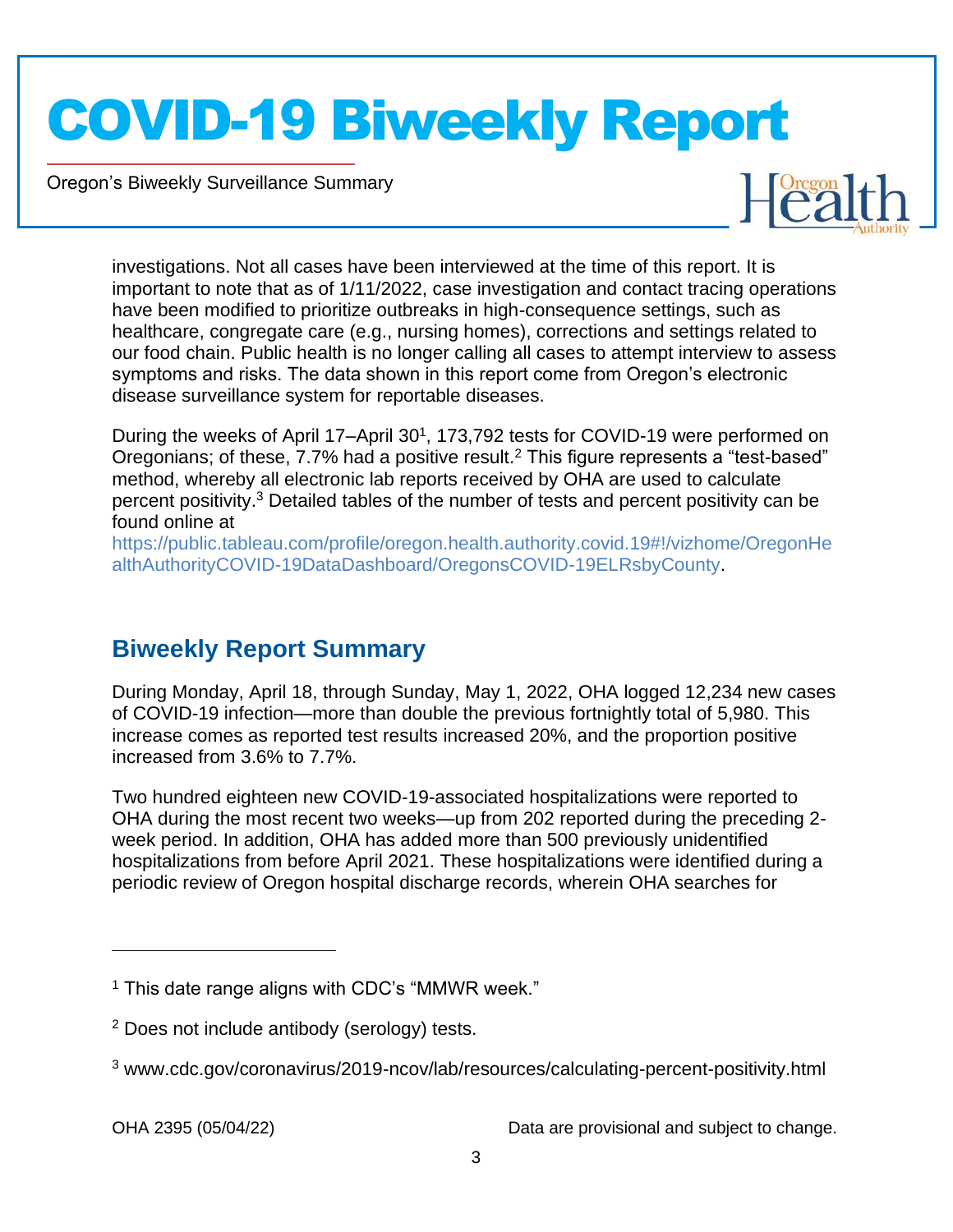Oregon's Biweekly Surveillance Summary

Novel Coronavirus (COVID-19)



previously unidentified hospitalizations by comparing public health data with confirmed patient records.

Fifty COVID-19-associated deaths were reported during these past two weeks—79% fewer than the 241 reported during the prior two weeks. Of the 723,334 COVID-19 cases reported in Oregon to date, 30,105 (4.2%) have been hospitalized, and 7,505 (1.0%) have died. Sixty-six percent of the COVID-19-associated deaths have been in Oregonians 70 years of age or older, and 6.3% in persons younger than 50. Data on mortality in Oregon, including deaths associated with COVID-19, are available at https://public.tableau.com/profile/oha.center.for.health.statistics.

#### Additional data are available at

https://public.tableau.com/profile/oregon.health.authority.covid.19#!/vizhome/OregonCO VID-19CaseDemographicsandDiseaseSeverityStatewide/DemographicData.

### **Clinical Characteristics and risk factors**

This section of the report describes the epidemiology of Oregon's COVID-19 cases, including common symptoms experienced by COVID-19 cases, and demographic breakdowns for sex, age, race, and ethnicity. Indicators of disease severity, specifically hospitalizations and deaths, are included in the tables.

#### **Clinical symptoms and reported risk factors**

Figure 1 provides information on signs and symptoms from all COVID-19 cases. Of 723,334 cases, 242,406 (33.5%) reported having signs and symptoms of COVID-19. The most commonly reported symptoms are cough (n=129,928, 18%) and headache (n=101,785, 14.1%). Figure 2 provides information on the percentage of COVID-19 cases that report symptoms over time. Figure 3 provides information on risk factors from all COVID-19 cases. The most common risk factors are having contact with a known COVID-19 case prior to symptom onset (n=182,407, 25.2%) and having underlying medical conditions (n=550,418, 76.1%). Note that a person may report more than one sign/symptom or risk factor. Where displayed by week in this report, case data are categorized by week of reported symptom onset, not by date of case report. This results in reduced numbers in the most recent week or more due to reporting lags.

#### Additional data are available at

https://public.tableau.com/app/profile/oregon.health.authority.covid.19/viz/OregonCOVI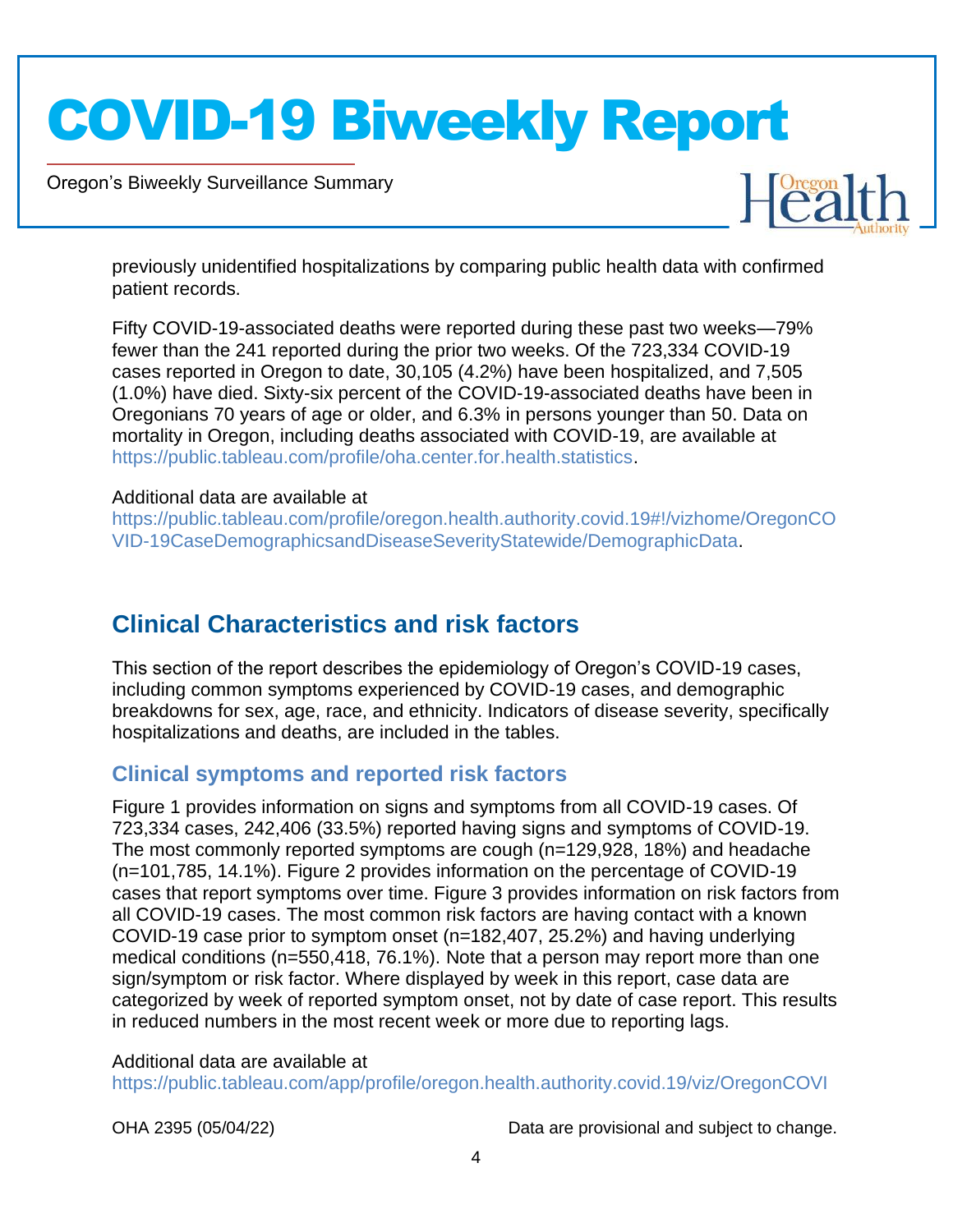Oregon's Biweekly Surveillance Summary

Novel Coronavirus (COVID-19)



D-19CaseDemographicsandDiseaseSeverityStatewide/DiseaseSeverity;and https://public.tableau.com/app/profile/oregon.health.authority.covid.19/viz/OregonCOVI D-19Update/DailyDataUpdate.

#### $33.5$ Any symptoms -62  $\overline{18}$ 74.3 Cough-78.4 Headache- $14.1$  $7.5$  $13.1$ Aches-78.4 8.5 78.8 Runny nose - 11.2  $10<sup>°</sup>$ Loss of smell - 10.6  $12.3$ 77 76.5  $13.5$ Fever- $-10$ Sore throat - 9.7 78.9  $11.4$ **Chills - 9.1** 80.1  $10.7$ Shortness of Breath - 6.7 77  $16.3$ Nausea - 5.1  $80.5$  $14.4$ Diarrhea - 4.9 80.4  $14.7$ Abdominal Pain 2.5 81.2  $16.3$ Vomiting - 9 80.9  $17.2$ Pneumonia - 1 79.8  $19.1$ Abnormal X-Ray-9 84.1  $15$ ARDS-4 84.1  $15.6$ Ventilator - 3 84.1 15.7 200,000 400,000 600.000  $\dot{0}$ Yes Unknown No

#### **Figure 1. Reported signs and symptoms for all COVID-19 cases**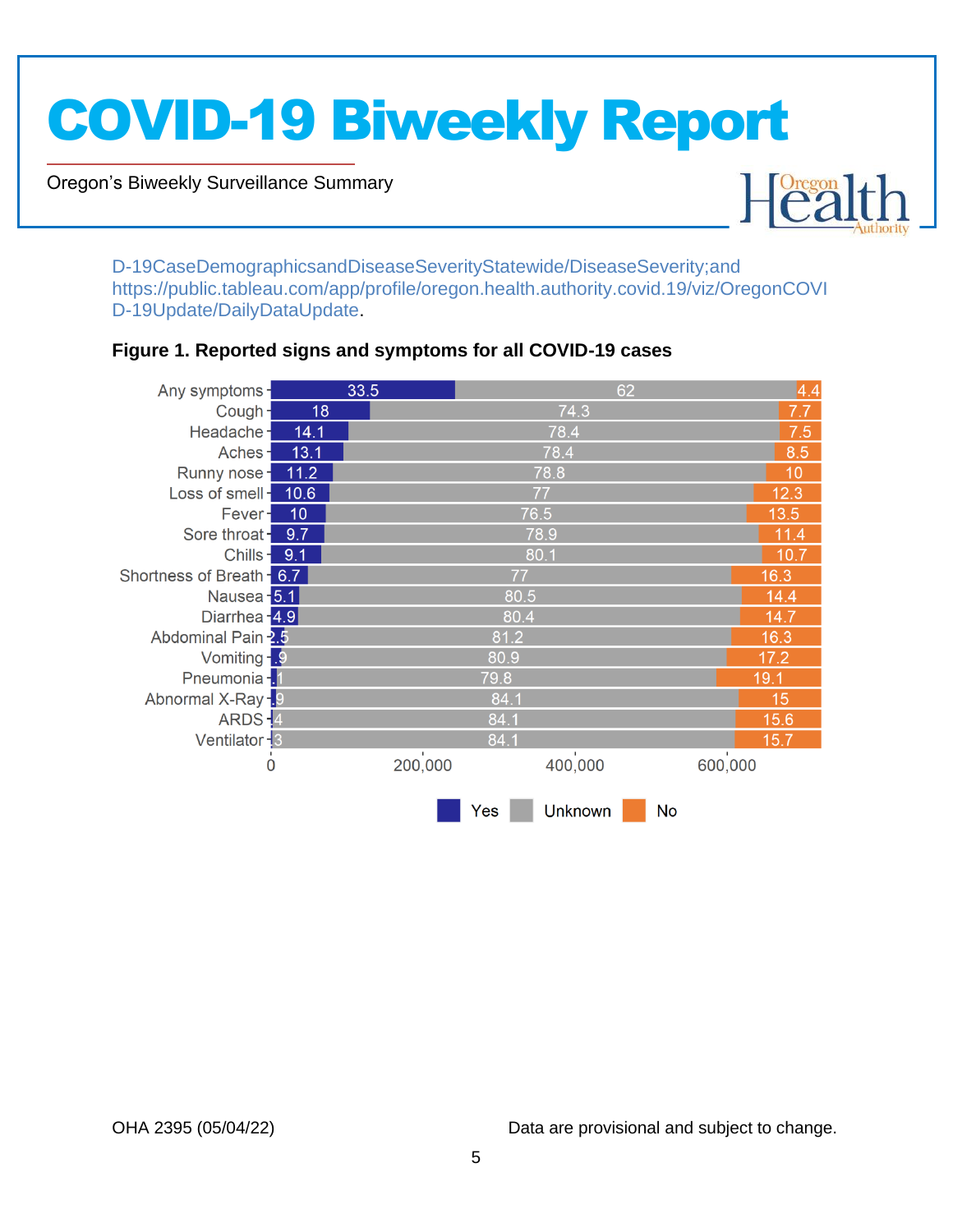

Oregon's Biweekly Surveillance Summary

Novel Coronavirus (COVID-19)



#### **Figure 2. Reported symptoms among all COVID-19 cases by week of onset**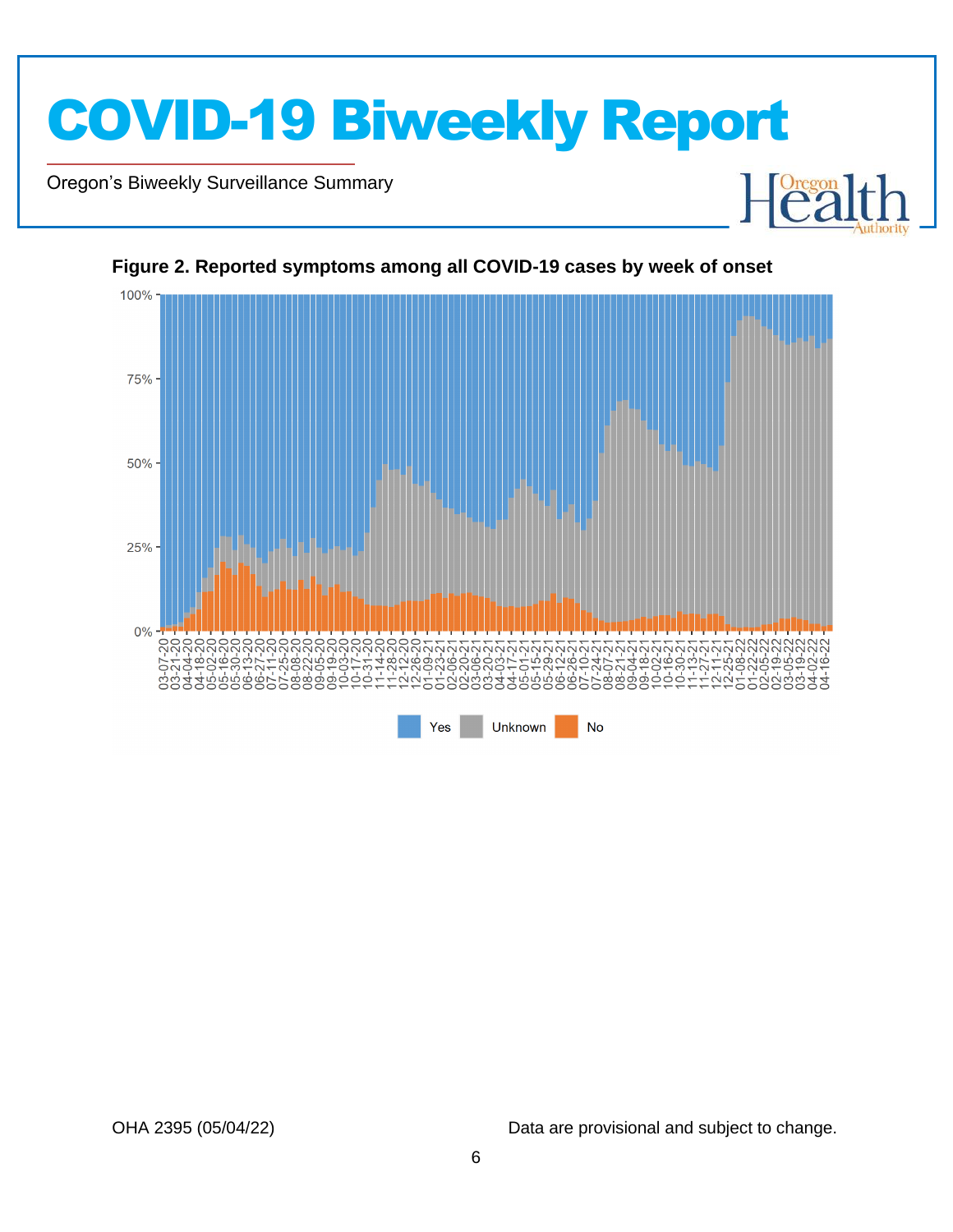Oregon's Biweekly Surveillance Summary

Novel Coronavirus (COVID-19)



#### **Figure 3. Reported risk factors among all COVID-19 cases**

#### **Risk factor definitions:**

- Congregate living situations include, but are not limited to, long-term care facilities, group homes, prisons, and shelters. Data include people with confirmed cases who live or work in congregate living situations.
- Direct patient care is only asked if a case is a healthcare worker or volunteer. The denominator is the number of healthcare workers or volunteers.
- Underlying medical conditions include cardiovascular disease, chronic liver disease, chronic lung disease, chronic renal disease, current or former smoker, diabetes mellitus, immunocompromised condition, neurologic and neurodevelopmental conditions, obesity, or other chronic diseases.

**Dregon**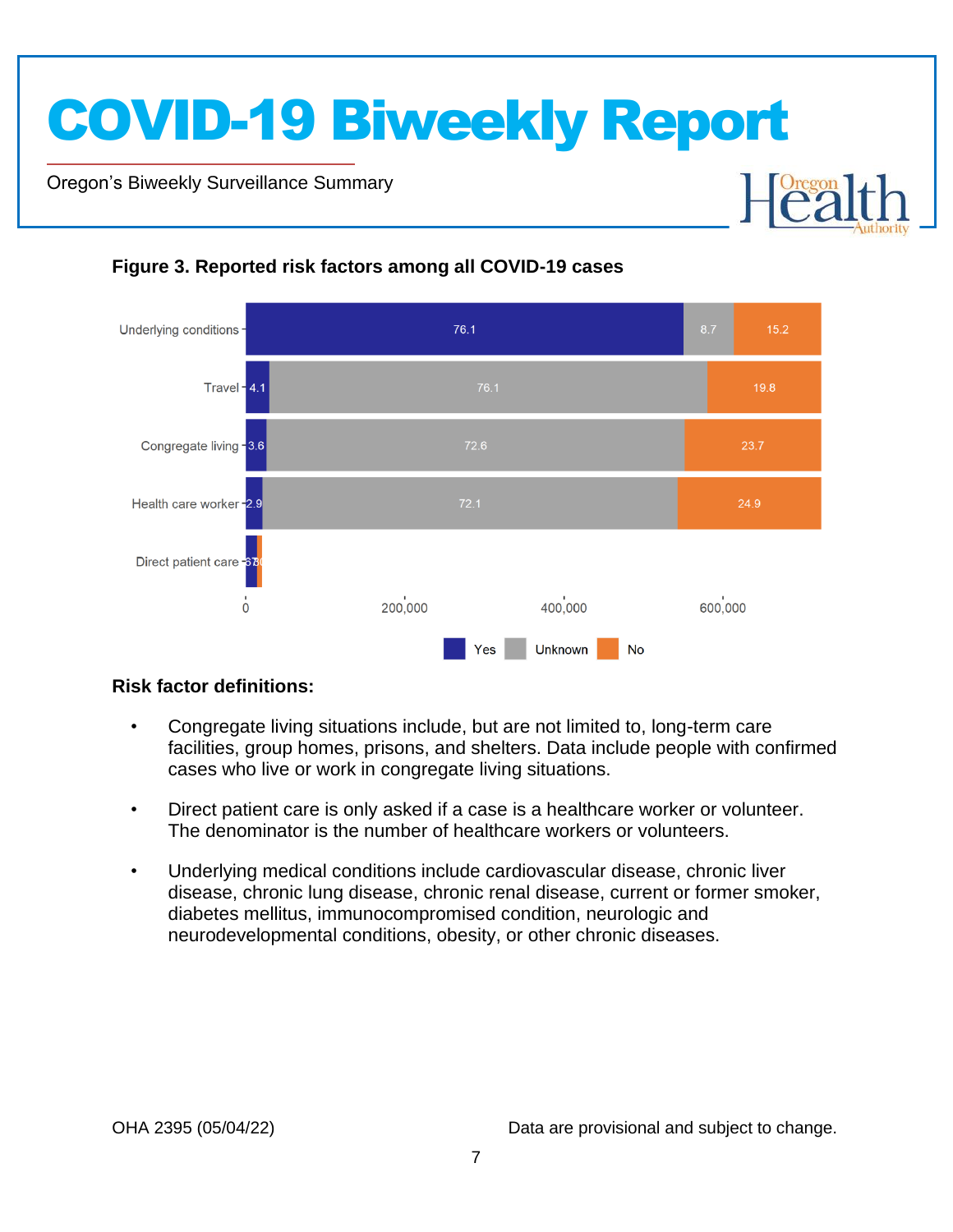Oregon's Biweekly Surveillance Summary

Novel Coronavirus (COVID-19)

### **Geography**

The following figure shows case rates by county for the most recently completed MMWR weeks, which are currently April 17 to April 30, 2022. Cases are displayed using the date that the case became known to public health.



#### **Figure 4. Case rates per 100,000 population, by county**

OHA 2395 (05/04/22) Data are provisional and subject to change.

Healt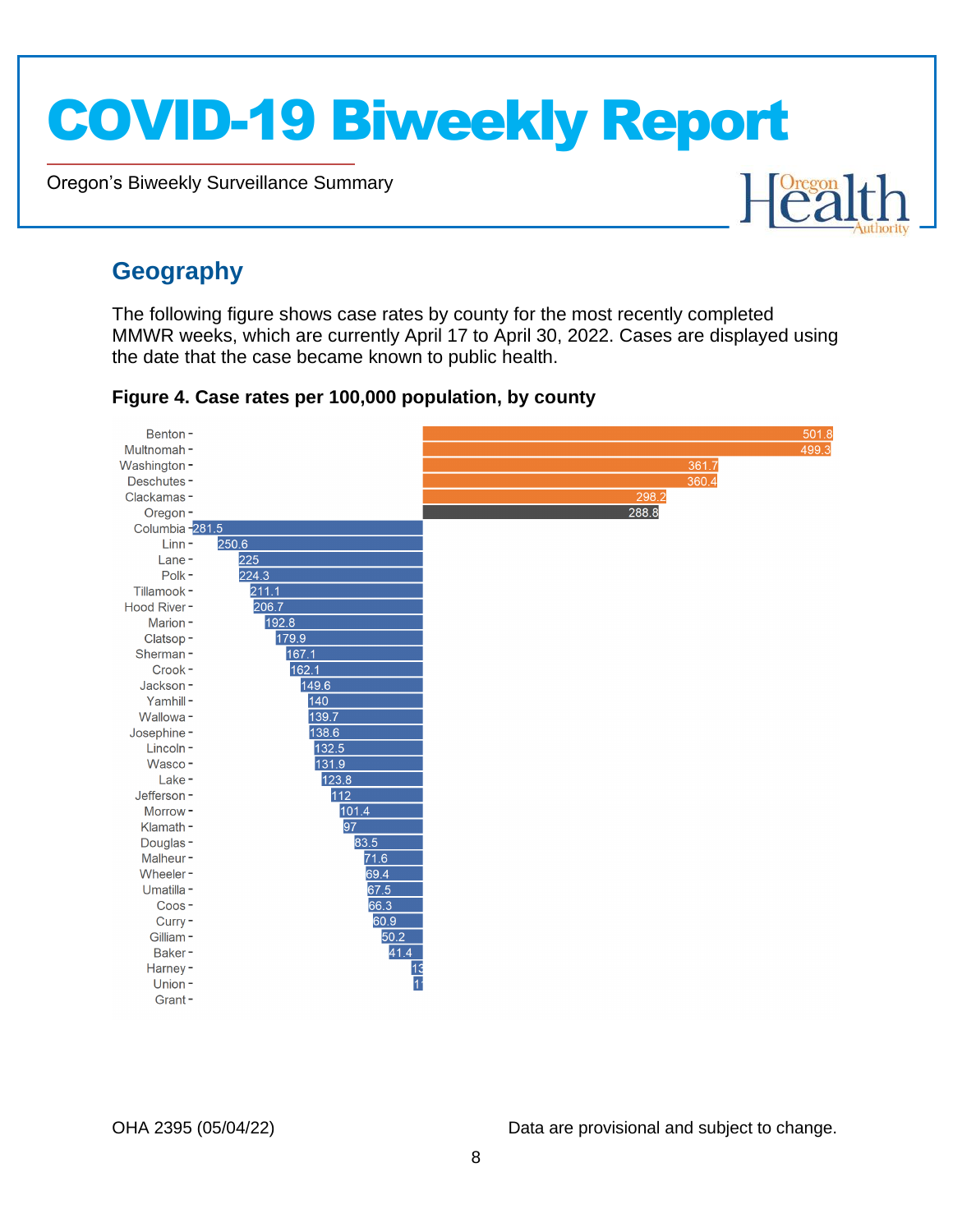Oregon's Biweekly Surveillance Summary

Novel Coronavirus (COVID-19)



- 1. Counties that had case rates above the case rate for the state are displayed in orange. Counties that had case rates below the case rate for the state are displayed in blue.
- 2. Counties that had zero cases in the time period displayed appear on the list, but do not have a bar to display.
- 3. Additional data are available at https://public.tableau.com/app/profile/oregon.health.authority.covid.19/viz/Oregon COVID-19TestingandOutcomesbyCounty/OregonsCOVID-19TestingandOutcomesbyCounty.

### **Demographics**

The following tables and figures show the demographic characteristics for all COVID-19 cases. The tables show case counts, case rates, and indicators of severity by sex, age, race and ethnicity. The figures show cases over time, by week of onset, for sex, age, race, and ethnicity. Figure 4 displays case rates by county, in comparison to the case rate for all of Oregon.

#### **Sex**

|  | Table 1. Severity and rates of COVID-19 by sex |  |
|--|------------------------------------------------|--|
|  |                                                |  |

| <b>Sex</b>       | <b>Cases</b> | % of total<br>cases | <b>Cases per</b><br>100,000 | <b>Hospitalized</b> | % Hospitalized | <b>Deaths</b> | Case<br>fatality |
|------------------|--------------|---------------------|-----------------------------|---------------------|----------------|---------------|------------------|
| Female           | 369,109      | 51                  | 17,065.2                    | 14,319              | 3.9            | 3,312         | 0.9              |
| Male             | 332,421      | 46                  | 15,791.0                    | 15,591              | 4.7            | 4,141         | 1.2              |
| Non-Binary       | 106          | 0                   |                             | 0                   | 0.0            | 0             | 0.0              |
| Not<br>Available | 21,698       | 3                   |                             | 195                 | 0.9            | 52            | 0.2              |
| Total            | 723,334      | 100                 | 16,947.6                    | 30,105              | 4.2            | 7,505         | 1.0              |

1. Rates are calculated using population estimates from the 2020 Annual Population Report from Portland State University's College of Urban & Public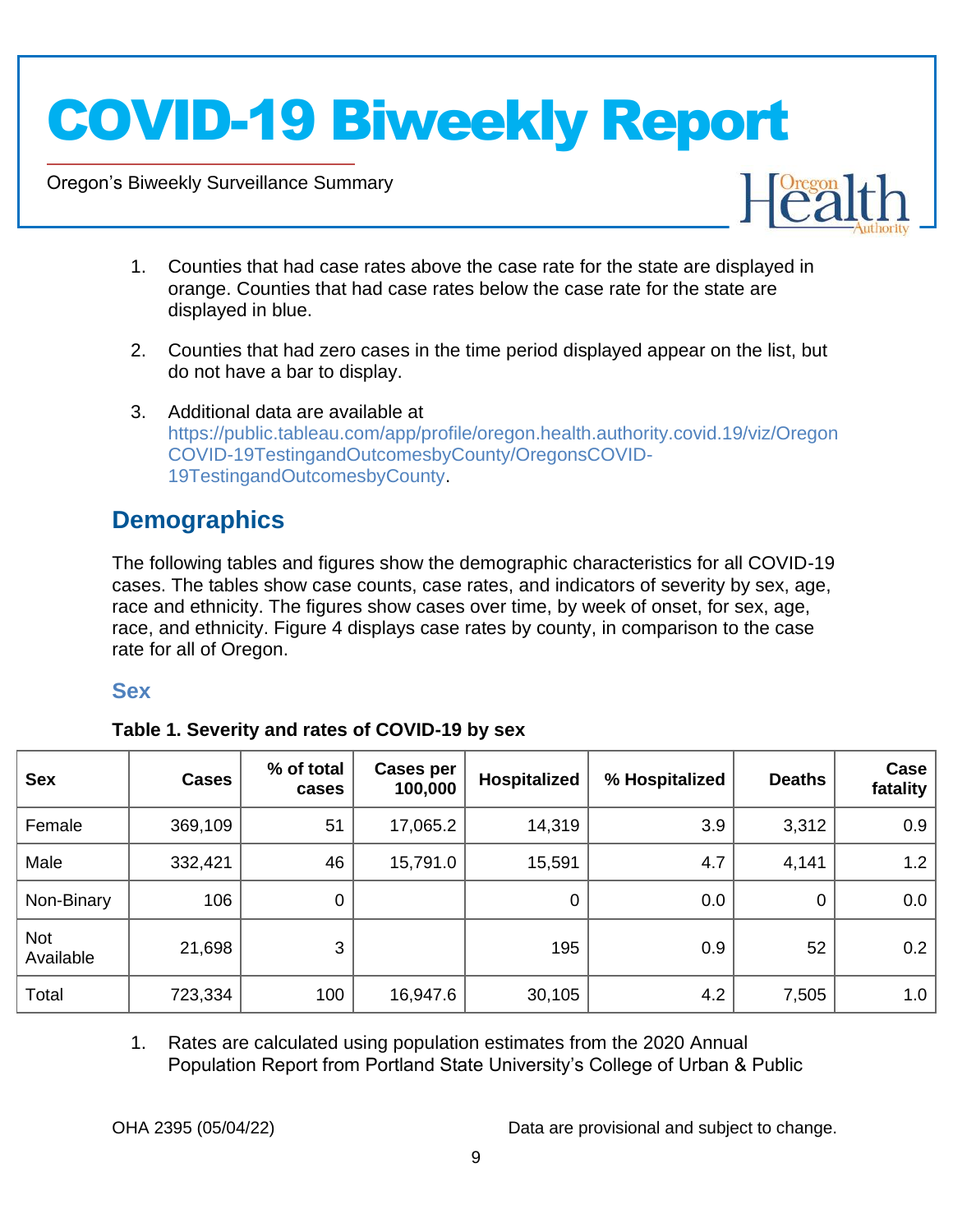Oregon's Biweekly Surveillance Summary

Novel Coronavirus (COVID-19)



Affairs Population Research Center and 2019 housing and demographic data from the U.S. Census Bureau's American Community Survey (ACS).

2. Additional data are available at https://public.tableau.com/app/profile/oregon.health.authority.covid.19/viz/Oregon COVID-19CaseDemographicsandDiseaseSeverityStatewide/DemographicDataHosp?pu blish=yes.



**Figure 5. Recent COVID-19 cases by sex and week of onset**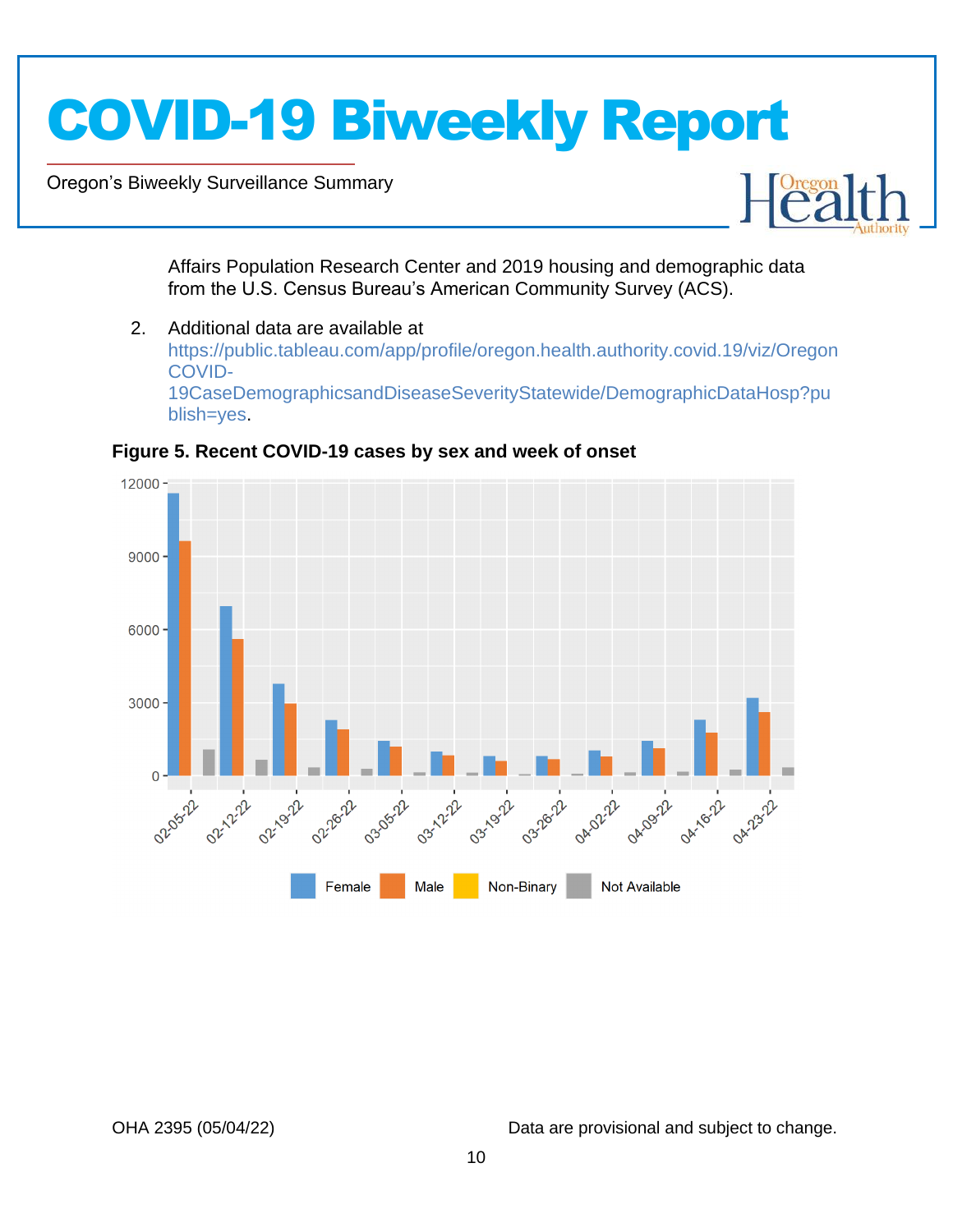

Oregon's Biweekly Surveillance Summary

Novel Coronavirus (COVID-19)



**Figure 6. All COVID-19 cases by sex and week of onset**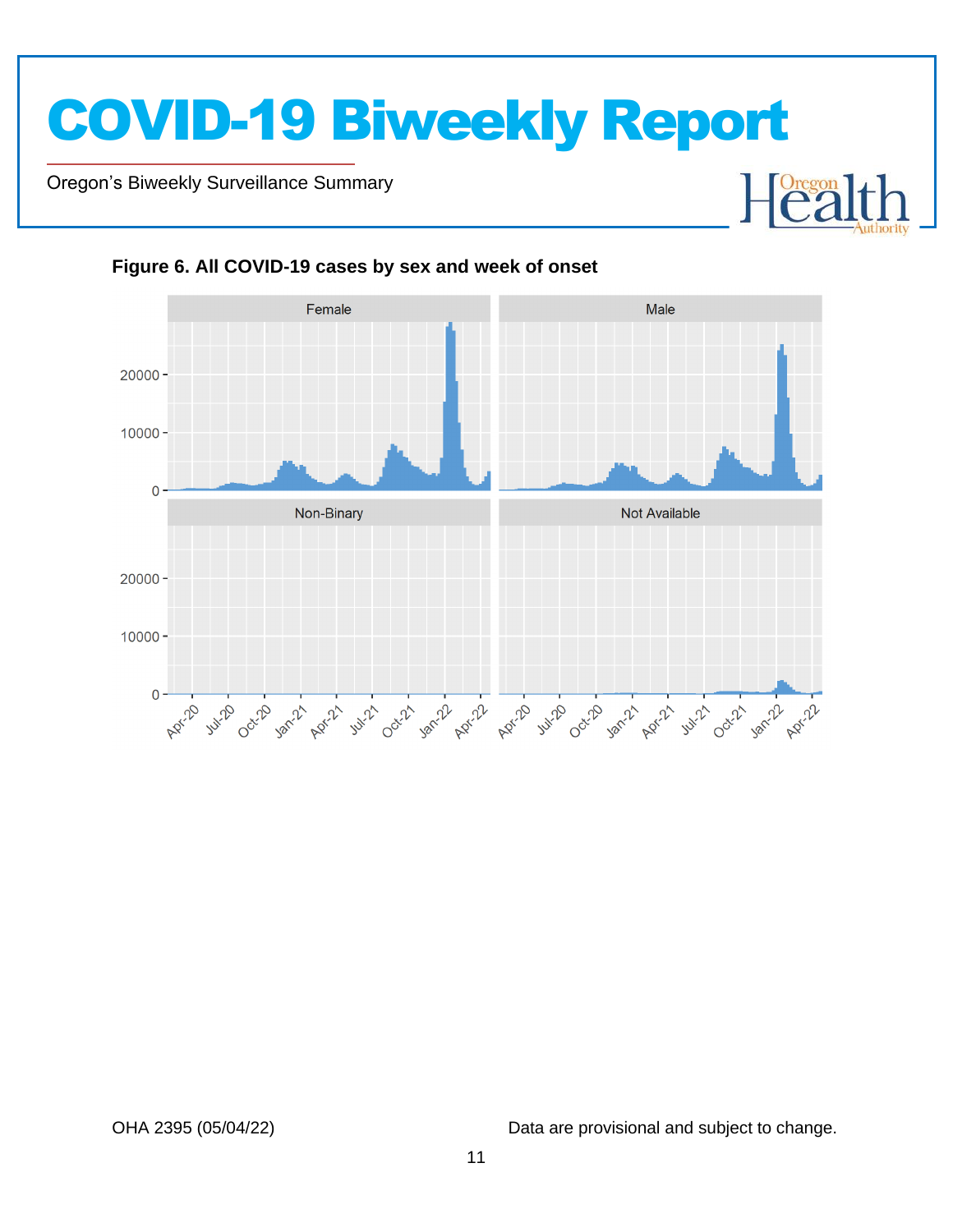Oregon's Biweekly Surveillance Summary

### **Age**

Novel Coronavirus (COVID-19)

#### **Table 2. Severity and rates of COVID-19 by age**

| Age<br>group            | <b>Cases</b> | % of total<br>cases | <b>Cases per</b><br>100,000 | <b>Hospitalized</b> | % Hospitalized | <b>Deaths</b>  | Case<br>fatality |
|-------------------------|--------------|---------------------|-----------------------------|---------------------|----------------|----------------|------------------|
| $0 - 9$                 | 65,932       | 9.1                 | 14,061.0                    | 470                 | 0.7            | 5              | 0.0              |
| $10 - 19$               | 86,504       | 12.0                | 17,142.1                    | 522                 | 0.6            | $\overline{4}$ | 0.0              |
| 20-29                   | 137,274      | 19.0                | 24,927.5                    | 1,892               | 1.4            | 36             | 0.0              |
| 30-39                   | 126,790      | 17.5                | 21,389.4                    | 2,482               | 2.0            | 123            | 0.1              |
| 40-49                   | 104,779      | 14.5                | 19,419.4                    | 3,092               | 3.0            | 303            | 0.3              |
| 50-59                   | 84,279       | 11.7                | 15,787.8                    | 4,455               | 5.3            | 700            | 0.8              |
| 60-69                   | 60,217       | 8.3                 | 10,994.6                    | 6,090               | 10.1           | 1,394          | 2.3              |
| 70-79                   | 35,016       | 4.8                 | 9,951.9                     | 5,936               | 17.0           | 1,863          | 5.3              |
| $80+$                   | 20,913       | 2.9                 | 11,740.0                    | 5,156               | 24.7           | 3,077          | 14.7             |
| <b>Not</b><br>Available | 1,630        | 0.2                 |                             | 10                  | 0.6            | $\mathbf 0$    | 0.0              |
| Total                   | 723,334      | 100.0               | 16,947.6                    | 30,105              | 4.2            | 7,505          | 1.0              |

- 1. Rates are calculated using population estimates from the 2020 Annual Population Report from Portland State University's College of Urban & Public Affairs Population Research Center and 2019 housing and demographic data from the U.S. Census Bureau's American Community Survey (ACS).
- 2. Additional data are available at https://public.tableau.com/app/profile/oregon.health.authority.covid.19/viz/Oregon COVID-19CaseDemographicsandDiseaseSeverityStatewide/DemographicDataHosp?pu blish=yes; and https://public.tableau.com/app/profile/oregon.health.authority.covid.19/viz/Oregon COVID-19CaseDemographicsandDiseaseSeverityStatewide/SeverityTrends.

OHA 2395 (05/04/22) Data are provisional and subject to change.

Healt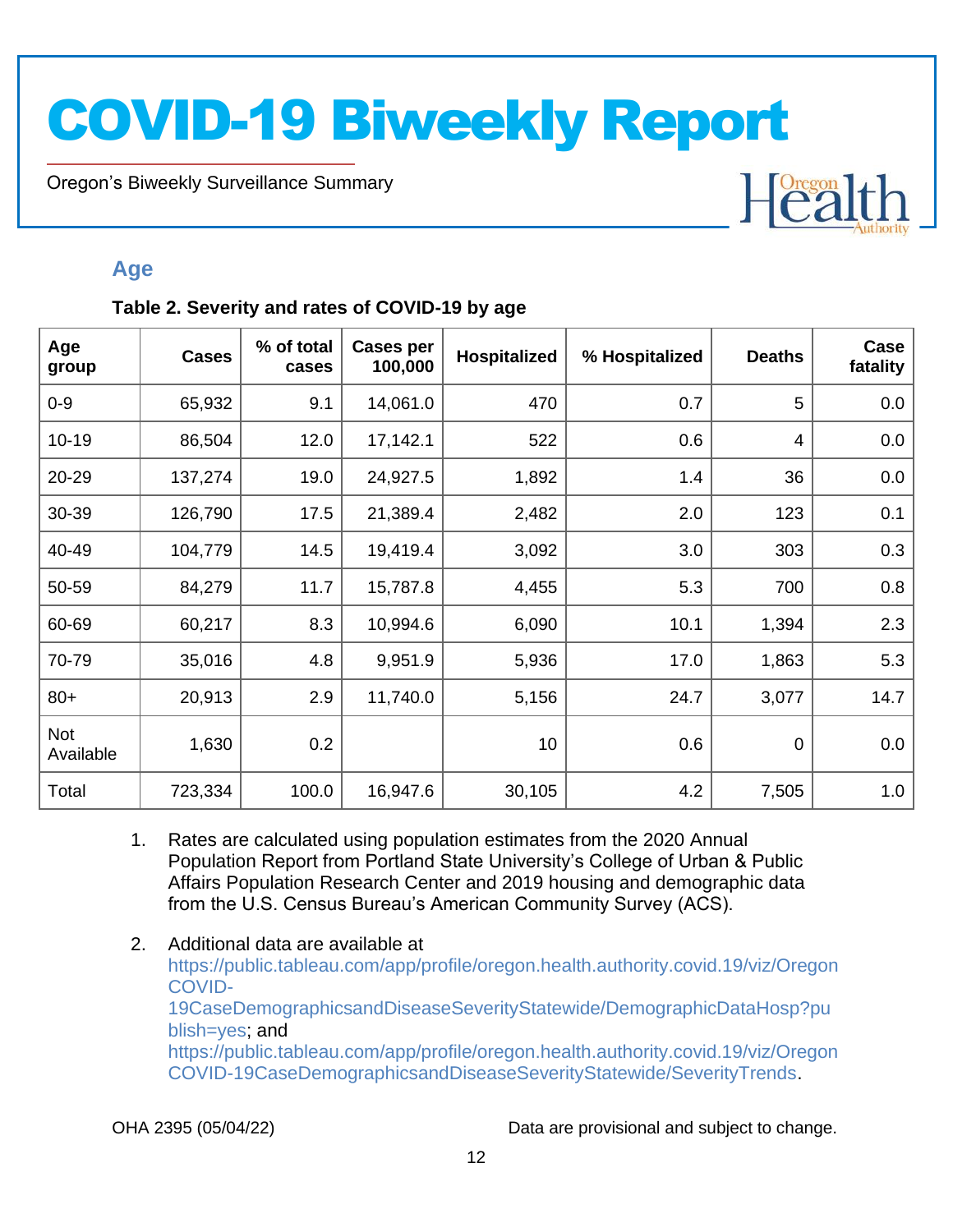





Novel Coronavirus (COVID-19)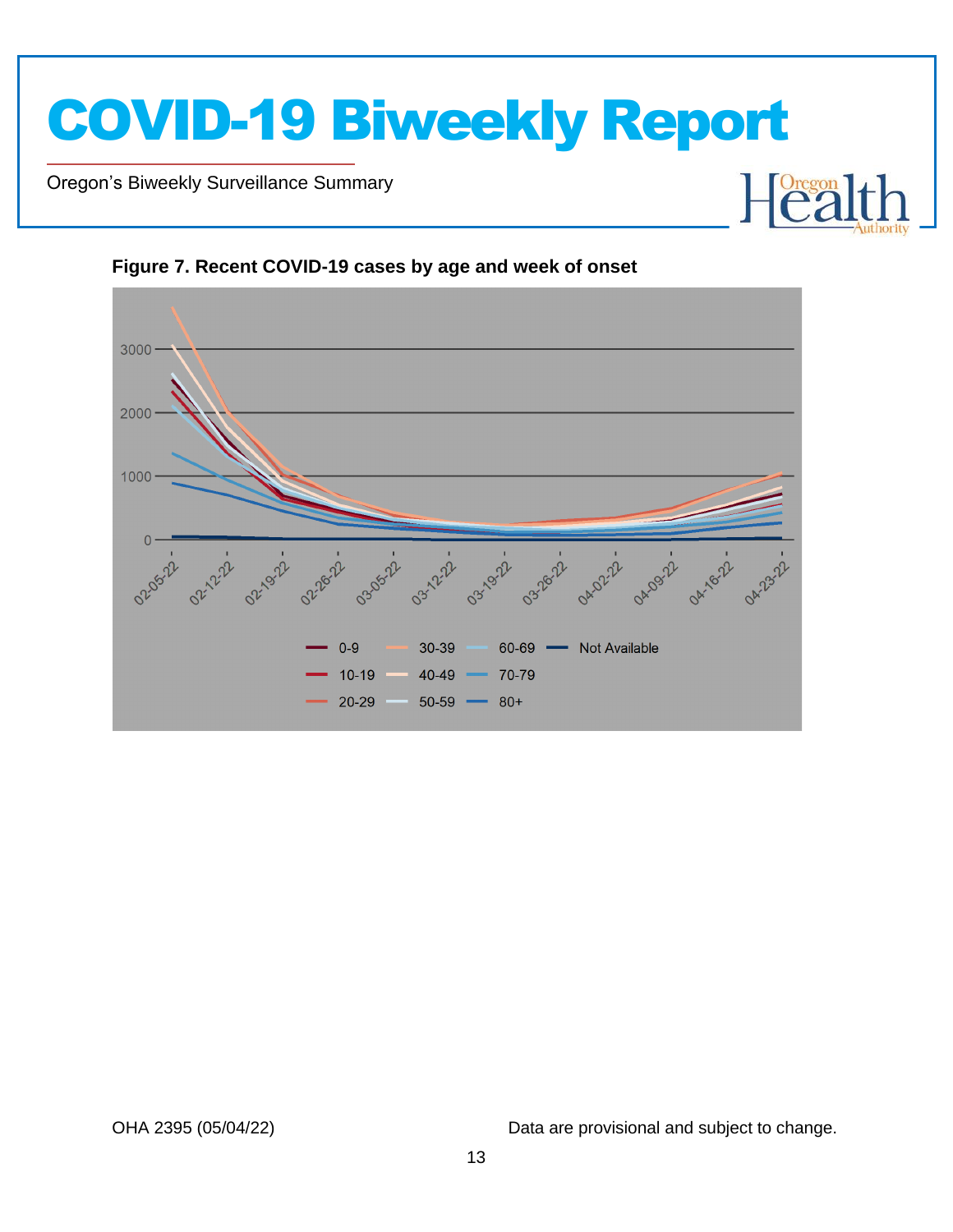Oregon's Biweekly Surveillance Summary

Novel Coronavirus (COVID-19)



#### **Figure 8. All COVID-19 cases (counts) by age and week of onset**

OHA 2395 (05/04/22) Data are provisional and subject to change.

 $\begin{bmatrix} \text{Oregon} \\ \text{C2} \end{bmatrix}$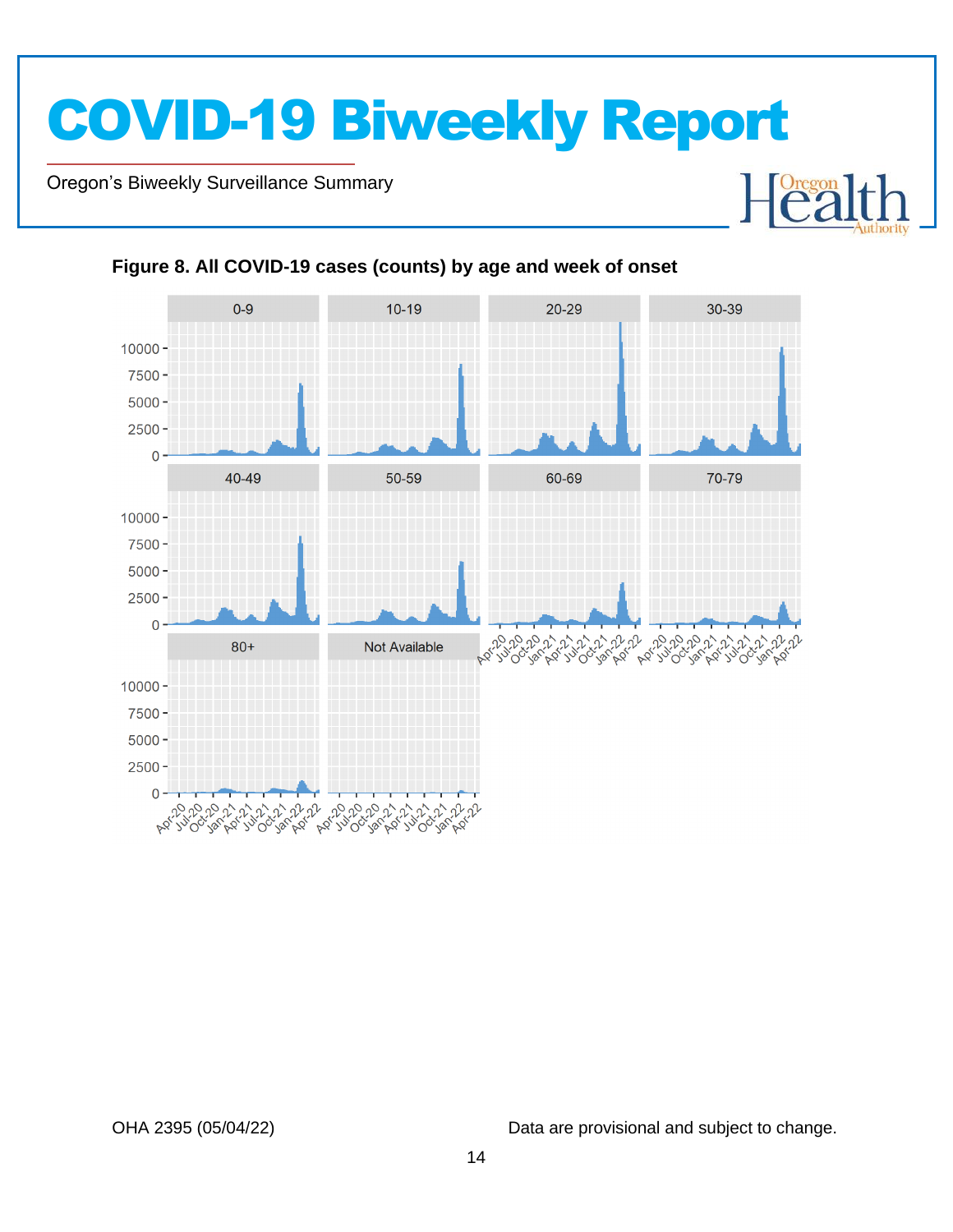Oregon's Biweekly Surveillance Summary

Novel Coronavirus (COVID-19)



**Figure 9. All COVID-19 cases (case rate per 100,000) by age and week of onset**

OHA 2395 (05/04/22) Data are provisional and subject to change.

Heal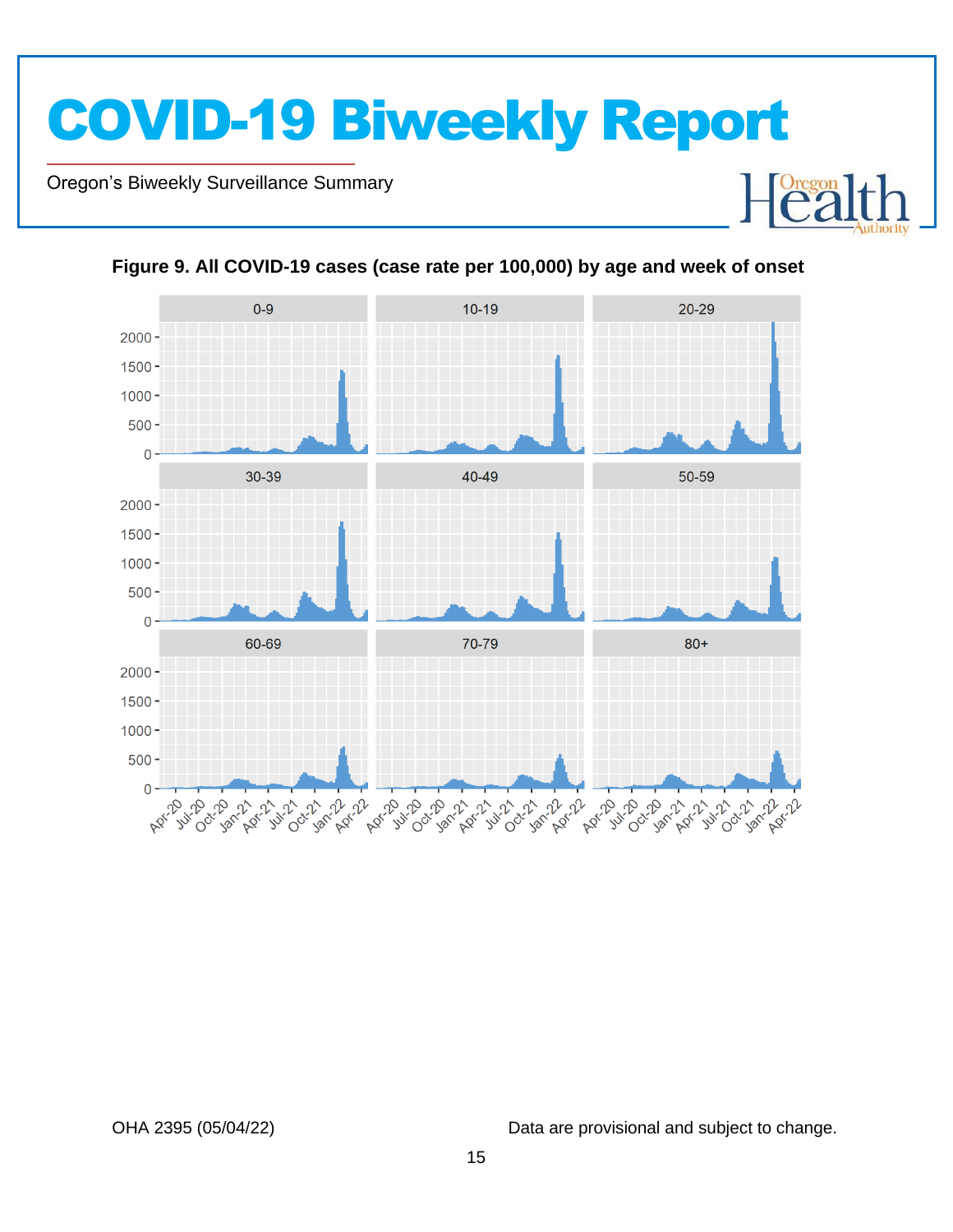Oregon's Biweekly Surveillance Summary

#### **Race**

Novel Coronavirus (COVID-19)

#### **Table 3. Severity and rates of COVID-19 by race**

| Race                                       | <b>Cases</b> | % of total<br>cases | Cases per<br>100,000 | Hospitalized | % Hospitalized | <b>Deaths</b> | Case<br>fatality |
|--------------------------------------------|--------------|---------------------|----------------------|--------------|----------------|---------------|------------------|
| > 1 race                                   | 9,230        | 1.3                 | 4,502.6              | 377          | 4.1            | 79            | 0.9              |
| American<br>Indian/Alaska<br><b>Native</b> | 10,811       | 1.5                 | 21,766.1             | 602          | 5.6            | 123           | 1.1              |
| Asian                                      | 18,665       | 2.6                 | 10,001.3             | 712          | 3.8            | 130           | 0.7              |
| <b>Black</b>                               | 15,876       | 2.2                 | 19,524.6             | 947          | 6.0            | 124           | 0.8              |
| Not Available                              | 209,407      | 29.0                |                      | 3,623        | 1.7            | 1,553         | 0.7              |
| Other                                      | 87,563       | 12.1                |                      | 3,592        | 4.1            | 498           | 0.6              |
| Pacific Islander                           | 2,672        | 0.4                 | 15,551.6             | 231          | 8.6            | 29            | 1.1              |
| White                                      | 369,110      | 51.0                | 10,260.3             | 20,021       | 5.4            | 4,969         | 1.3              |
| Total                                      | 723,334      | 100.0               | 16,947.6             | 30,105       | 4.2            | 7,505         | 1.0              |

- 1. During the case investigation, people are asked to self-report their race, ethnicity, tribal affiliation, country of origin, or ancestry.
- 2. Rates are calculated using population estimates from the 2020 Annual Population Report from Portland State University's College of Urban & Public Affairs Population Research Center and 2019 housing and demographic data from the U.S. Census Bureau's American Community Survey (ACS).
- 3. Persons for which race information was not available were not included in these estimates. The number of persons with race data unavailable can be found in Table 3.
- 4. 60,374 (68.9%) of the 87,563 persons who identify as "Other" race also selfidentify as Hispanic or Latino.

OHA 2395 (05/04/22) Data are provisional and subject to change.

 $H<sup>O  
regon</sup>$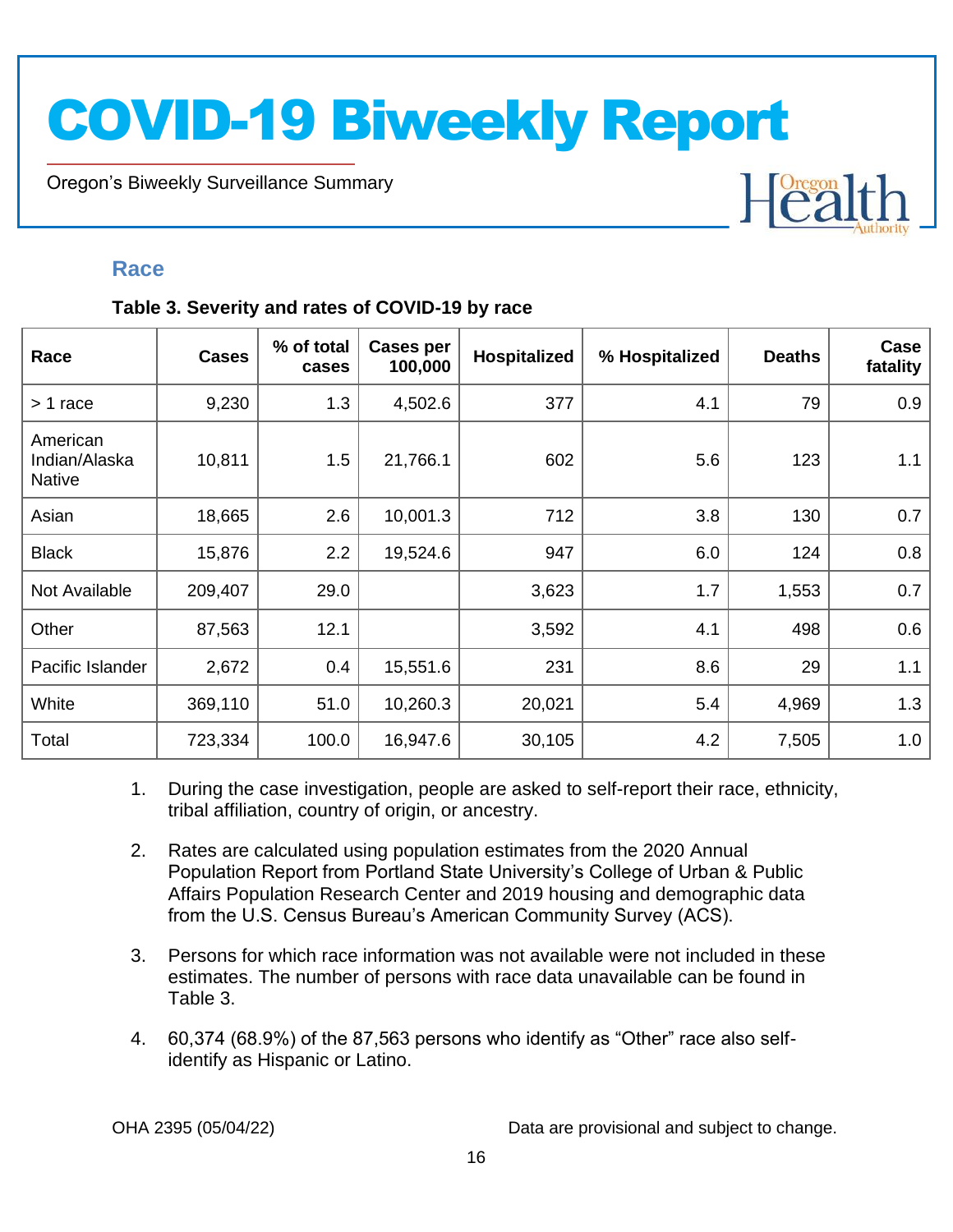Oregon's Biweekly Surveillance Summary

Novel Coronavirus (COVID-19)



#### 5. Additional data are available at

https://public.tableau.com/app/profile/oregon.health.authority.covid.19/viz/Oregon COVID-19CaseDemographicsandDiseaseSeverityStatewide/DemographicDataHosp?pu blish=yes; and https://public.tableau.com/app/profile/oregon.health.authority.covid.19/viz/Oregon COVID-19CaseDemographicsandDiseaseSeverityStatewide/SeverityTrends.



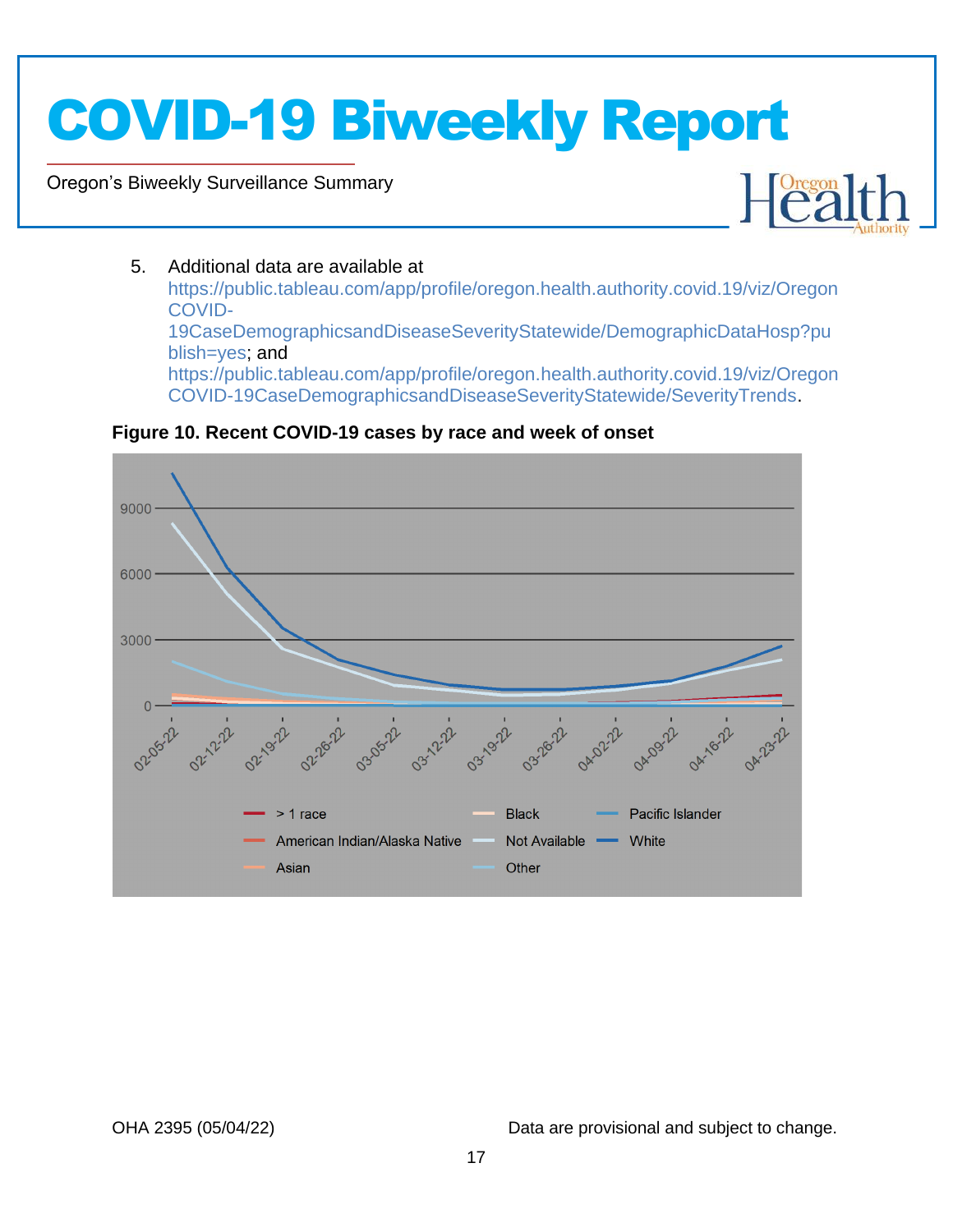Oregon's Biweekly Surveillance Summary

Novel Coronavirus (COVID-19)



#### **Figure 11. All COVID-19 cases (counts) by race and week of onset**

OHA 2395 (05/04/22) Data are provisional and subject to change.

Heal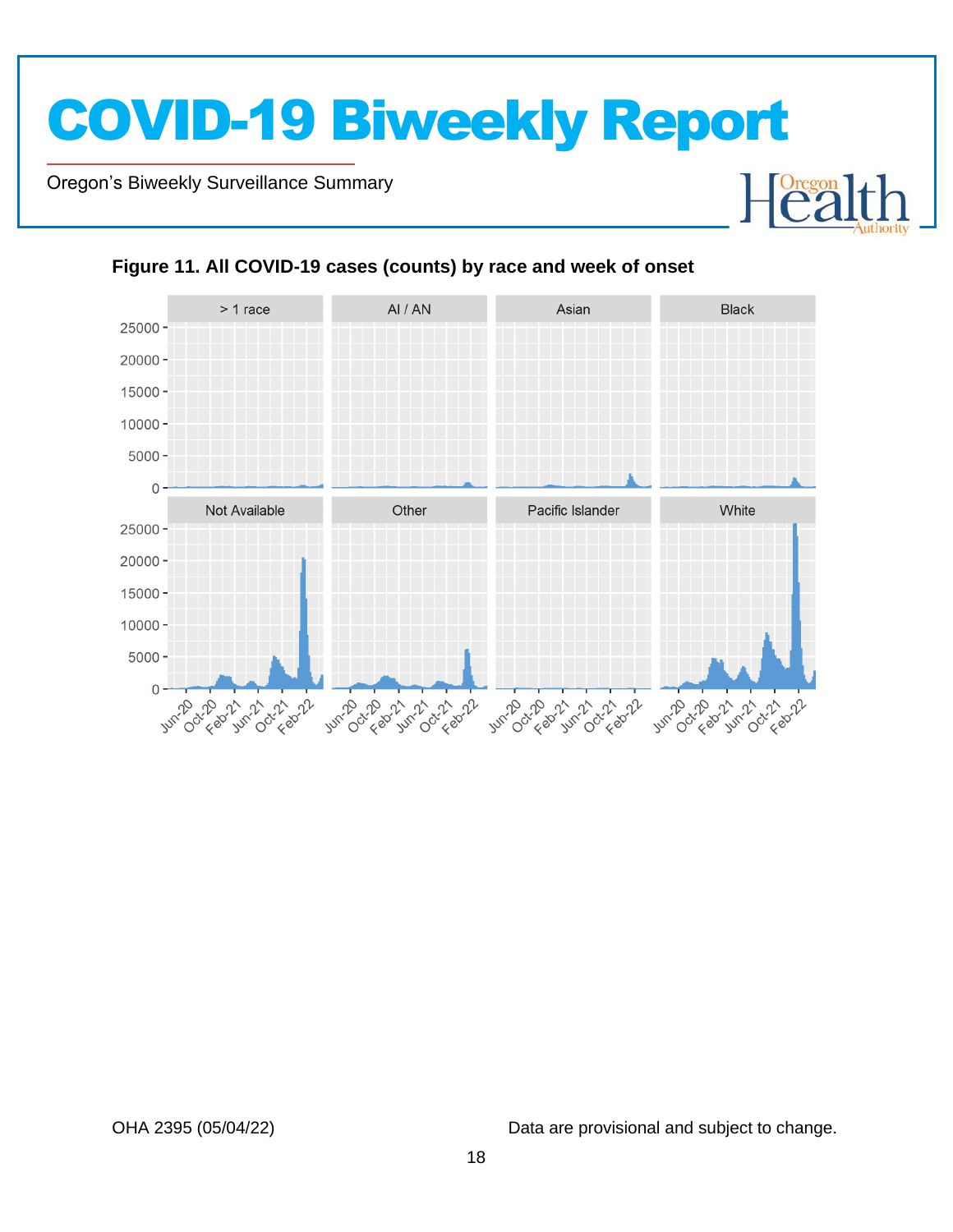



**Figure 12. All COVID-19 cases (case rates per 100,000) by race and week of onset**

Novel Coronavirus (COVID-19)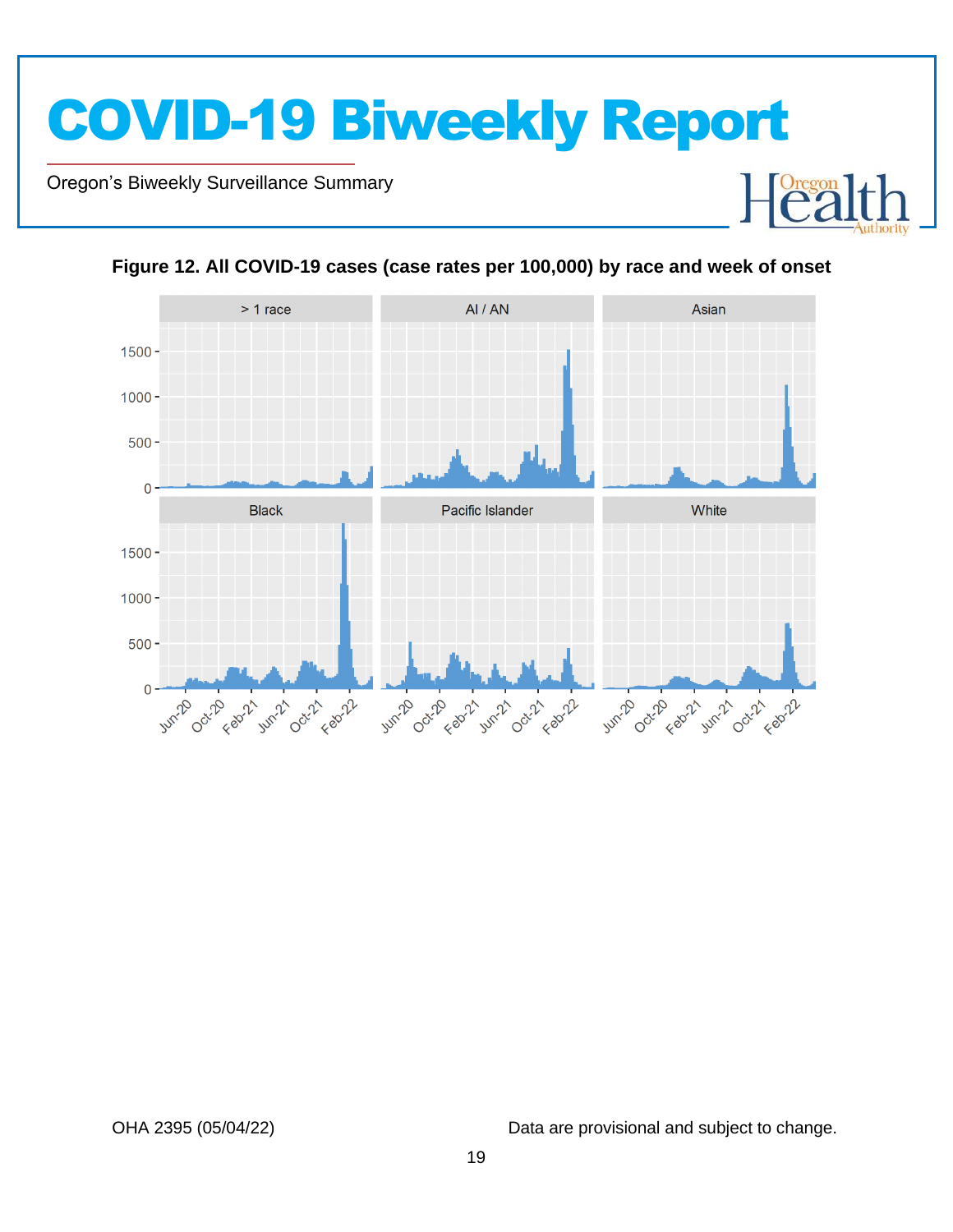Oregon's Biweekly Surveillance Summary

### **Ethnicity**

Novel Coronavirus (COVID-19)

#### **Table 4. Severity and rates of COVID-19 by ethnicity**

| <b>Ethnicity</b>       | <b>Cases</b> | % of total<br>cases | Cases per<br>100,000 | Hospitalized | % Hospitalized | <b>Deaths</b> | Case<br>fatality rate |
|------------------------|--------------|---------------------|----------------------|--------------|----------------|---------------|-----------------------|
| Hispanic               | 97,057       | 13.4                | 17,492.6             | 3,641        | 3.8            | 421           | 0.4                   |
| <b>Not</b><br>Hispanic | 356,871      | 49.3                | 9,610.9              | 19,168       | 5.4            | 4,600         | 1.3                   |
| Unknown                | 269,406      | 37.2                |                      | 7,296        | 2.7            | 2,484         | 0.9                   |
| Total                  | 723,334      | 100.0               | 16,947.6             | 30,105       | 4.2            | 7,505         | 1.0                   |

- 1. Rates are calculated using population estimates from the 2020 Annual Population Report from Portland State University's College of Urban & Public Affairs Population Research Center and 2019 housing and demographic data from the U.S. Census Bureau's American Community Survey (ACS).
- 2. Additional data are available at https://public.tableau.com/app/profile/oregon.health.authority.covid.19/viz/Oregon COVID-19CaseDemographicsandDiseaseSeverityStatewide/DemographicDataHosp?pu blish=yes; and https://public.tableau.com/app/profile/oregon.health.authority.covid.19/viz/Oregon COVID-19CaseDemographicsandDiseaseSeverityStatewide/SeverityTrends.

OHA 2395 (05/04/22) Data are provisional and subject to change.

Heal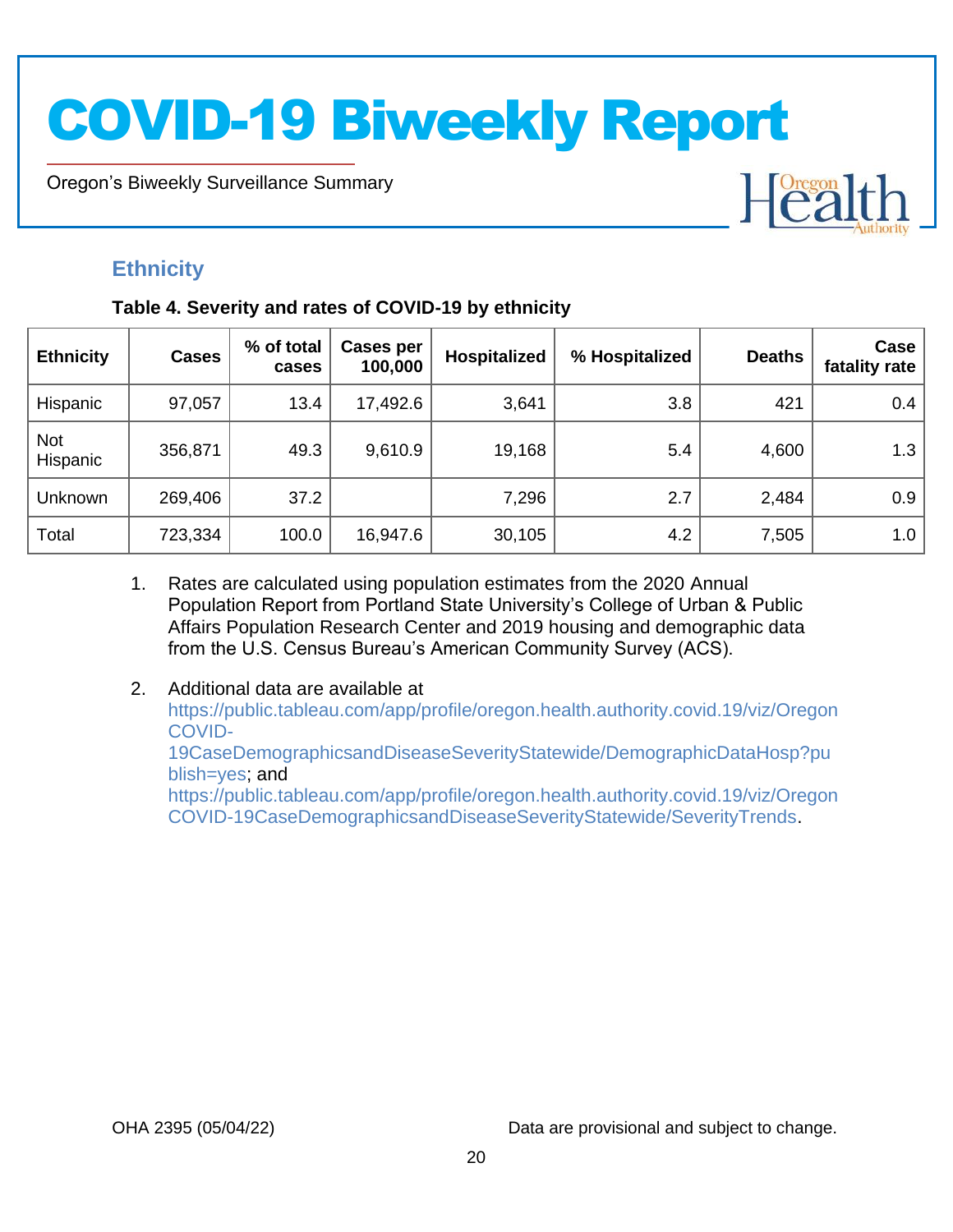

Oregon's Biweekly Surveillance Summary

Novel Coronavirus (COVID-19)



**Figure 13. Recent COVID-19 cases by ethnicity and week of onset**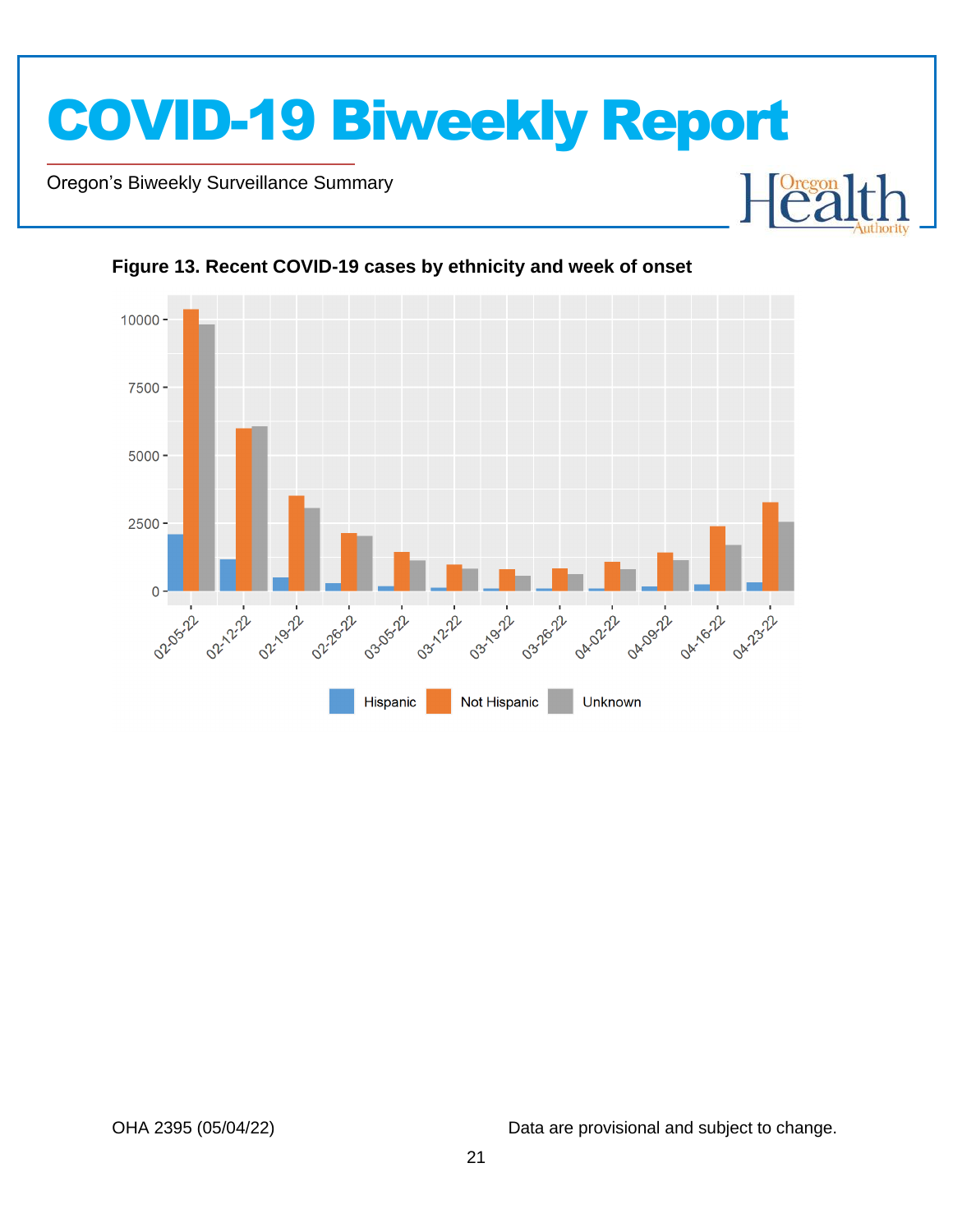Oregon's Biweekly Surveillance Summary

Novel Coronavirus (COVID-19)



#### **Figure 14. All COVID-19 cases (counts) by ethnicity and week of onset**

OHA 2395 (05/04/22) Data are provisional and subject to change.

**Dregon**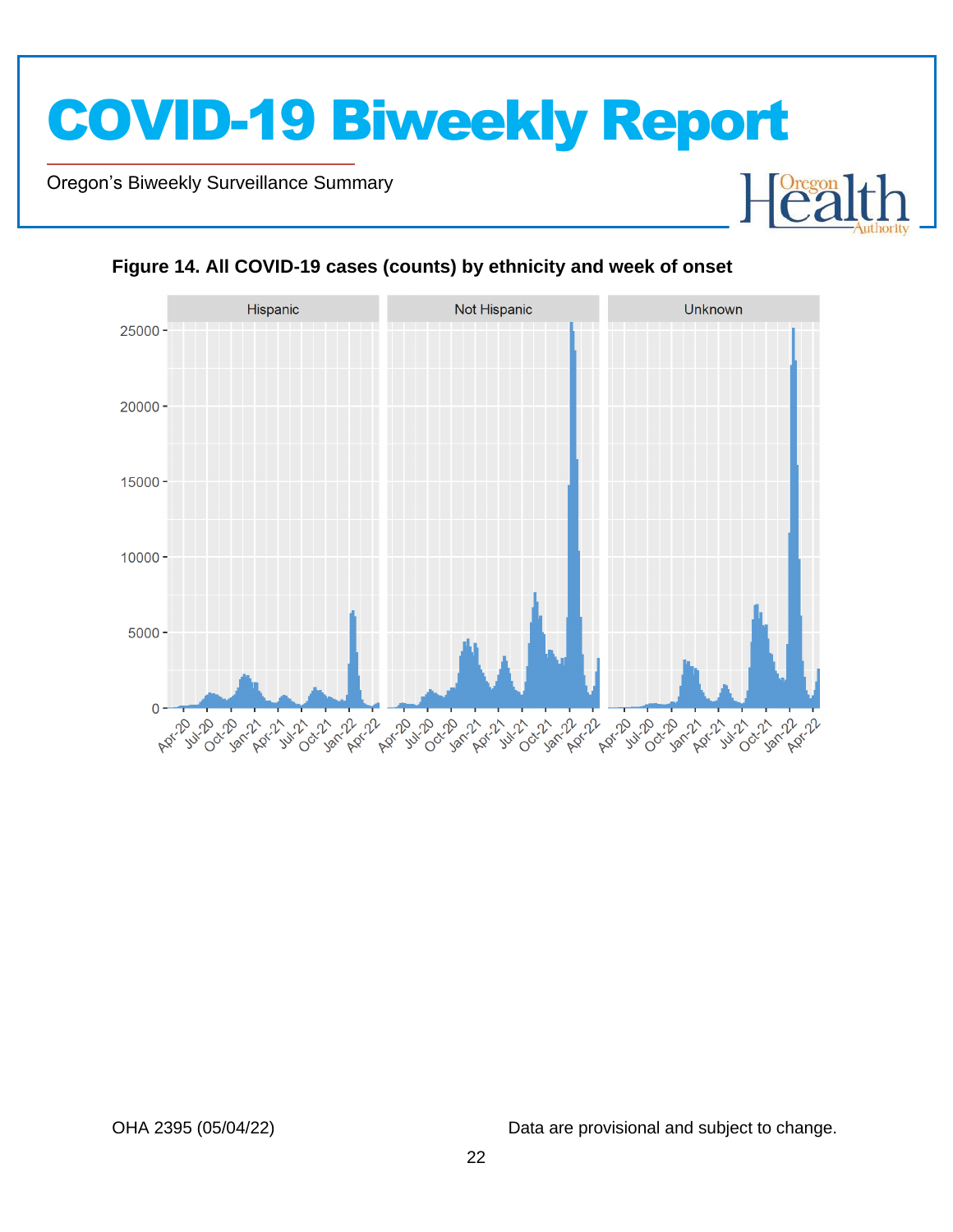

Oregon's Biweekly Surveillance Summary

Novel Coronavirus (COVID-19)



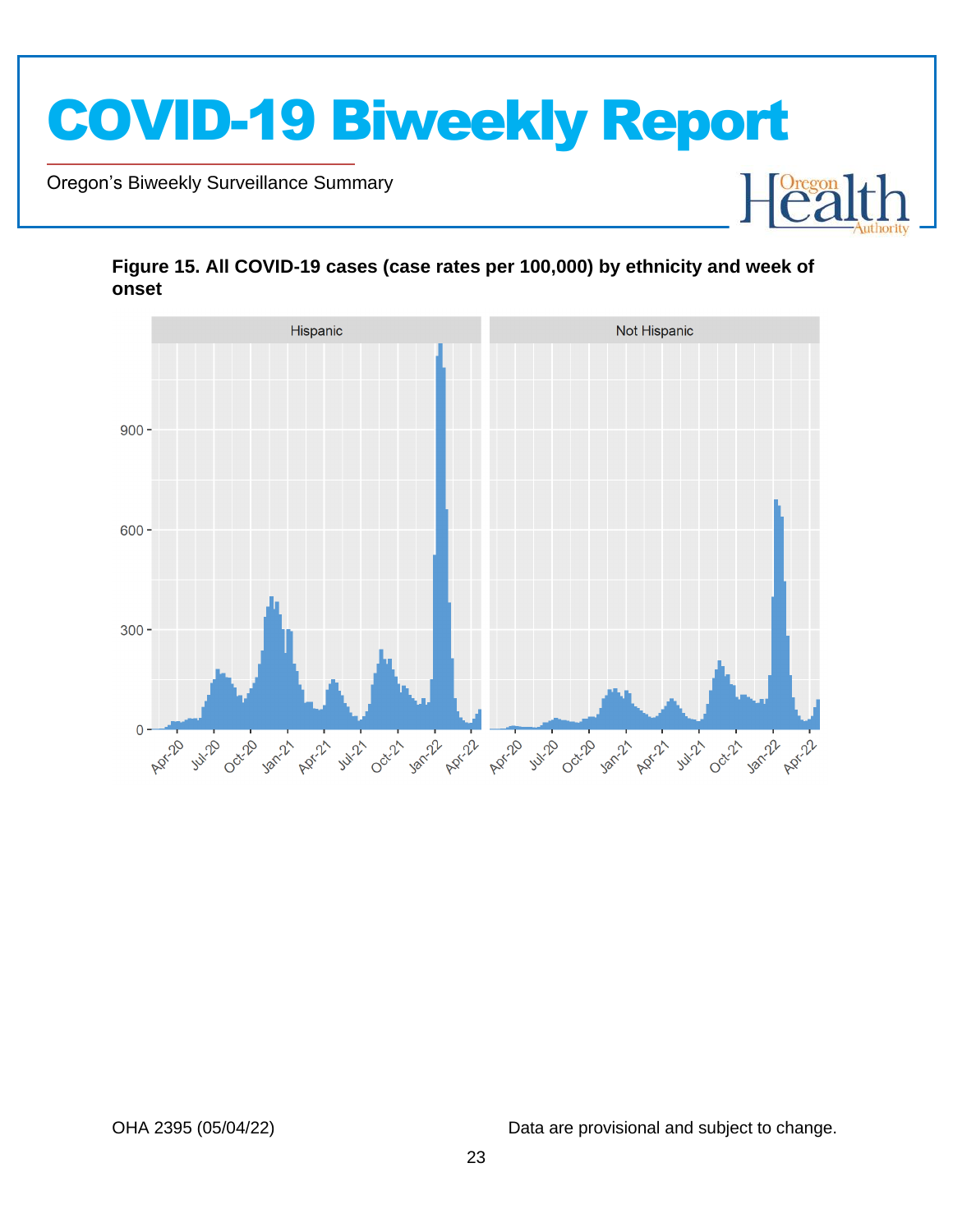Oregon's Biweekly Surveillance Summary



### **Age-adjustment**

Novel Coronavirus (COVID-19)

Tables 5 and 6 show the ratio of age-adjusted rates of COVID-19 for cases, hospitalizations, and deaths by race and ethnicity. Each table compares the rates of cases, hospitalizations, and deaths between each group and a reference group and accounts for differences in population distributions in each group.

#### **Table 5. Ratio of age-adjusted rates for cases, hospitalizations, and deaths by race**

Age-adjusted rate ratios of cases, hospitalizations, and deaths, compared to white persons.

| Race                                       | <b>Cases</b> | <b>Hospitalizations</b> | <b>Deaths</b> |
|--------------------------------------------|--------------|-------------------------|---------------|
| $> 1$ race                                 | 0.5          | 0.7                     | 0.9           |
| American<br>Indian/Alaska<br><b>Native</b> | 2.1          | 2.7                     | 2.8           |
| Asian                                      | 0.9          | 0.9                     | 0.8           |
| <b>Black</b>                               | 1.8          | 2.9                     | 2.1           |
| Pacific Islander                           | 1.5          | 4.1                     | 3.8           |
| White                                      | 1.0          | 1.0                     | 1.0           |

- 1. During the case investigation, people are asked to self-report their race, ethnicity, tribal affiliation, country of origin, or ancestry.
- 2. U.S. Census Bureau; American Community Survey, 2019 American Community Survey 5-Year Estimates.
- 3. Persons for which race information was not available were not included in these estimates. The number of persons with race data unavailable can be found in Table 3.
- 4. Additional data are available at https://www.oregon.gov/oha/covid19/Documents/DataReports/Age-Adjusted-Report-02-17-2022.pdf.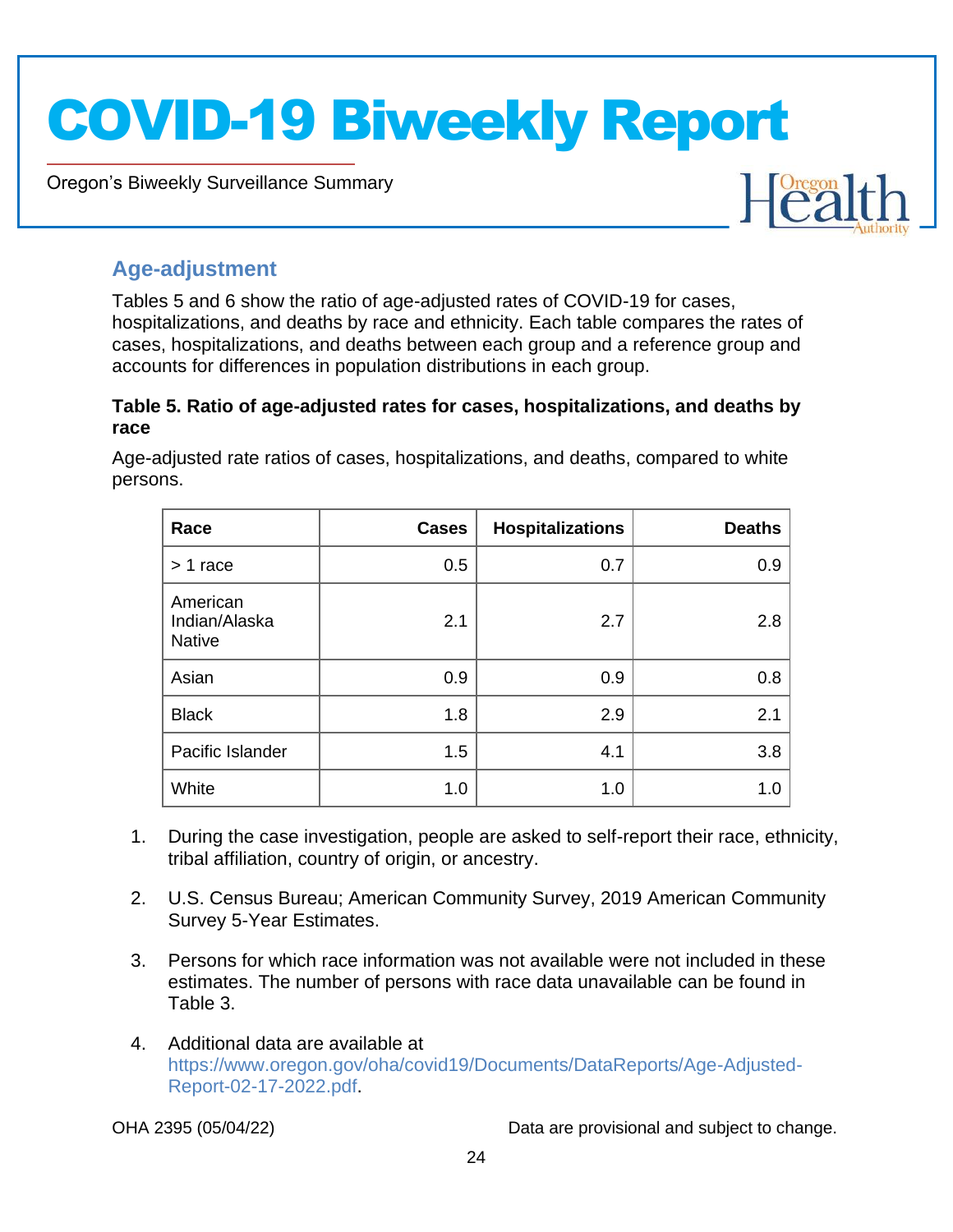Oregon's Biweekly Surveillance Summary

Novel Coronavirus (COVID-19)

#### **Table 6. Ratio of age-adjusted rates for cases, hospitalizations, and deaths by ethnicity**

Age-adjusted rate ratios of cases, hospitalizations, and deaths, compared to non-Hispanic.

| <b>Ethnicity</b> | <b>Cases</b> | <b>Hospitalizations</b> | <b>Deaths</b> |
|------------------|--------------|-------------------------|---------------|
| Hispanic         | 1.6          | າ າ                     |               |
| Non-Hispanic     | 1.0          | 1.0                     |               |

- 1. During the case investigation, people are asked to self-report their race, ethnicity, tribal affiliation, country of origin, or ancestry.
- 2. U.S. Census Bureau; American Community Survey, 2019 American Community Survey 5-Year Estimates.
- 3. Persons for which ethnicity information was not available were not included in these estimates. The number of persons with ethnicity data unavailable can be found in Table 4.
- 4. Additional data are available at https://www.oregon.gov/oha/covid19/Documents/DataReports/Age-Adjusted-Report-02-17-2022.pdf.

### **People with Intellectual and Developmental Disabilities**

As of January 9, 2022, OHA is aware of 2,397 people with intellectual or developmental disabilities who have had COVID-19 to date. This includes individuals who live in congregate settings and in family or individual homes. To date, there are 49 deaths among people with intellectual or developmental disabilities. This number is from conducting a match between the ODHS Office of Developmental Disabilities Services client list and the Oregon COVID-19 case database. OHA will update this number on a quarterly basis.

Additional information about the ODDS program and COVID-19 can be found here:

OHA 2395 (05/04/22) Data are provisional and subject to change.

 $\begin{bmatrix} \text{Oregon} \\ \text{C2} \end{bmatrix}$